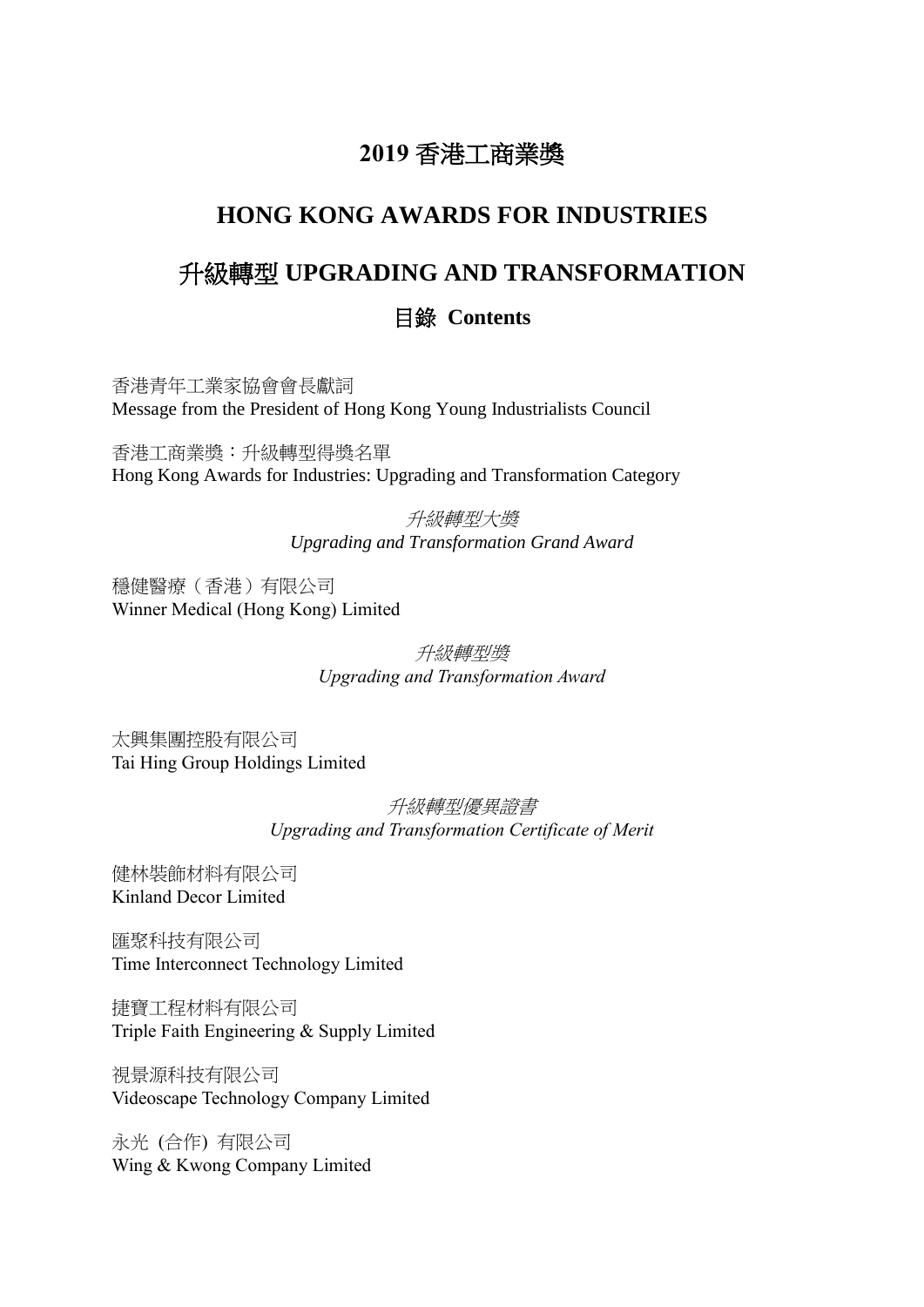永年飲食發展有限公司 Wing Nin Catering Development Co. Limited

#### 評審及甄選 *Assessment and Judging*

專業評審小組 HKYIC Professional Assessment Team

評審委員會 HKYIC Judging Panel

最終評審委員會 Final Judging Panel

> 香港工商業獎:升級轉型獎項簡介 *Introduction of Hong Kong Awards for Industries: Upgrading and Transformation*

> > 香港青年工業家協會 *Hong Kong Young Industrialists Council*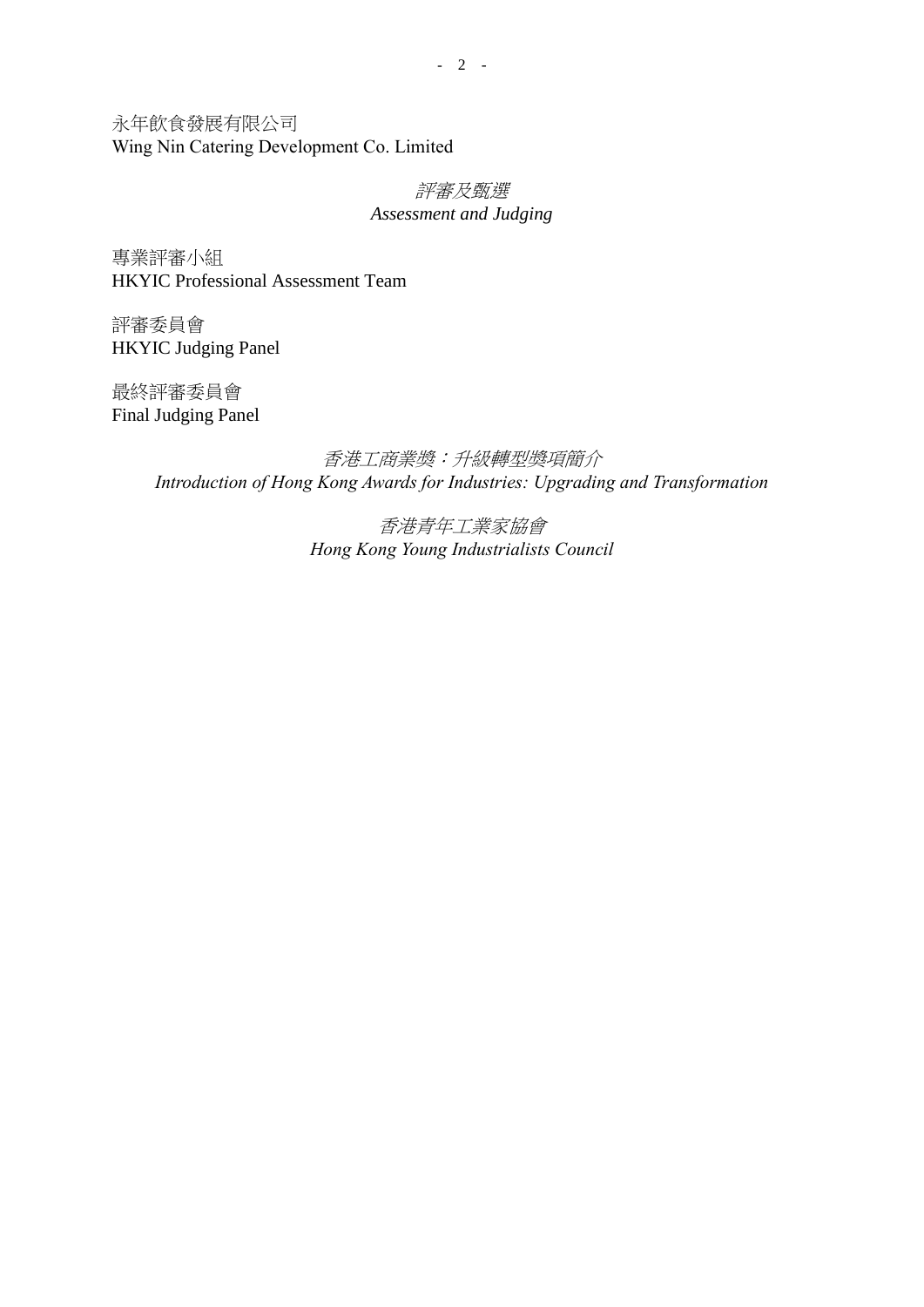### 香港青年工業家協會會長獻詞

### **Message from the President of Hong Kong Young Industrialists Council**

### 廖錦興博士 Dr. Bobby Liu

### 香港青年工業家協會會長 President of Hong Kong Young Industrialists Council (2019/20)

為表揚在不同範疇具有傑出表現的企業,香港特區政府特意設立「香港工商業獎」以鼓 勵各企業積極發展,向社會發放正能量。在今年,香港青年工業家協會(協會)有幸連 續五年成為「升級轉型」組別的主辦機構。協會希望透過設立該獎項以表揚及肯定從事 工業的企業進行升級轉型計劃,令業務得以在瞬息萬變的市場下持續提升及多元發展。

回顧歷史,香港由工業年代發展至現今成為國際大都會,實有賴一班堅毅不屈的工業家 默默耕耘。本年度的參賽企業展現著逆境自強的毅力,即使面對市場的挑戰亦能發揮香 港的獅子山精神,通過靈活應變,製造新的機遇,成功升級轉型。協會期望獲獎企業能 作為業界的新典範,當面對新挑戰時,能發揮不屈不撓,自強不息的精神,以促進香港 工商業的發展。

在此,本人謹代表協會向評審委員會各委員致以衷心感謝,並特別感謝評審委員會主席 郭位校長領導委員會完成評審工作;同時祝賀「升級轉型」組別的得獎公司和香港各行 各業一起繼續創造輝煌的成績,帶領香港再創高峰!

In recognition of the outstanding performances of enterprises from various sectors, the HKSAR Government has made a deliberate effort to set up the Hong Kong Awards for Industries, an award scheme to encourage enterprises to excel their businesses and to inject positive energy into the society. As the organiser of the "Upgrading and Transformation" category for the fifth consecutive year, the Hong Kong Young Industrialists Council (the Council) hopes that by setting up the award to commend industrial enterprises' effort in upgrading and transforming their business, allowing them to continue to develop sustainably and shine in this ever-changing market.

Looking back at the history of Hong Kong and how it has developed from an industrial city to a cosmopolitan hub, the dedication and determination of industrialists who worked and served silently cannot be discounted. This year, all participating enterprises have shown their perseverance and resilience amidst adversities. They continue to give full play to the Hong Kong spirit, flexibly adapting to the changing market, grabbing new business opportunities to upgrade and transform, even in a challenging market environment. The Council hopes that these award-winning enterprises will set an example for the industrial sector to take up challenges with a dauntless attitude and self-improvement spirit, facilitating the development of the commercial and industrial sectors.

On behalf of the Council, I would like to express my heartfelt gratitude to all the adjudicating members especially Professor Way Kuo for leading the judging panels to complete the assessment work. Meanwhile, I would also like to take this opportunity to congratulate all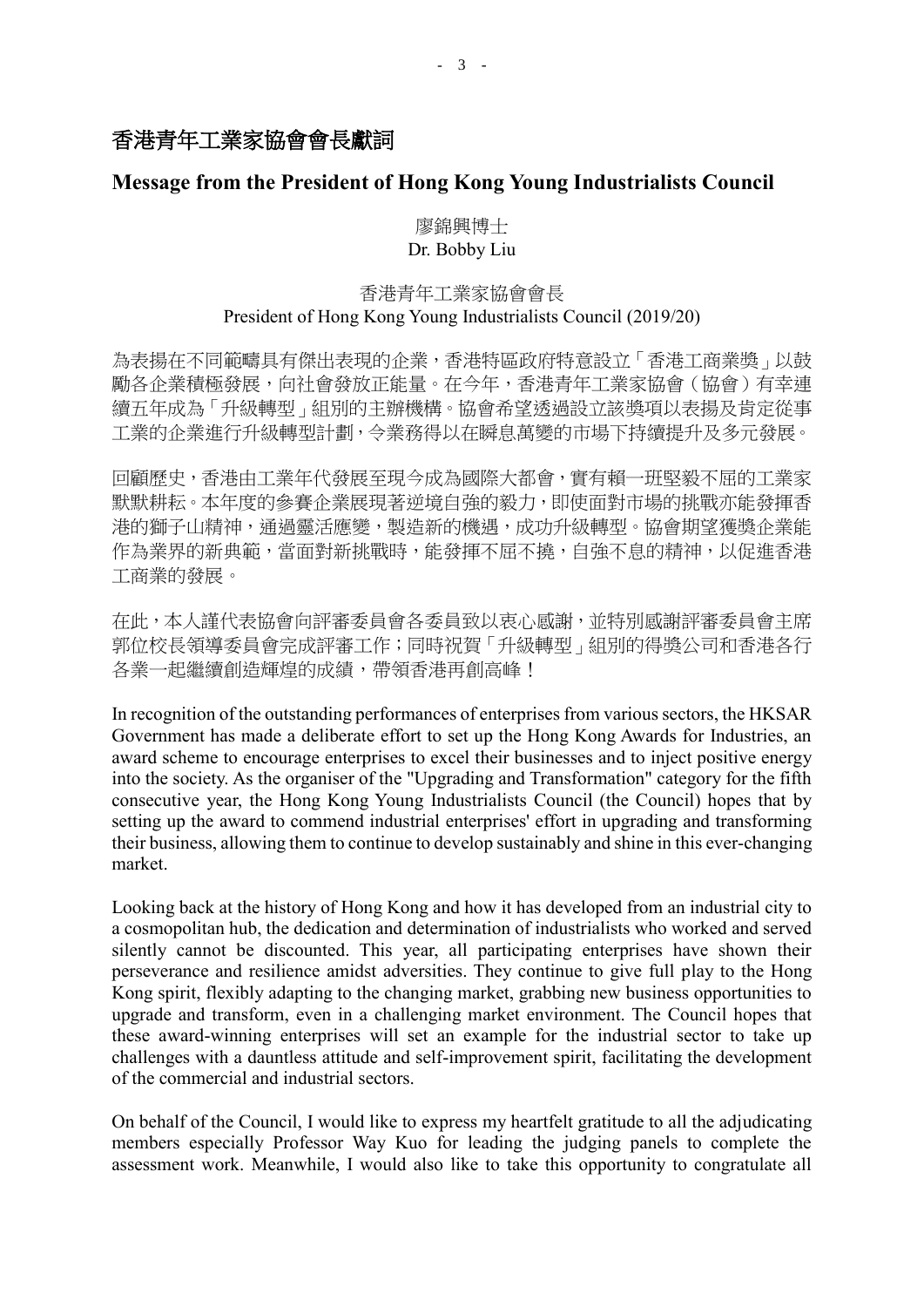award-winning enterprises of the "Upgrading and Transformation" category. Together, we hope to continue achieving splendid results with all businesses, bringing Hong Kong to new heights!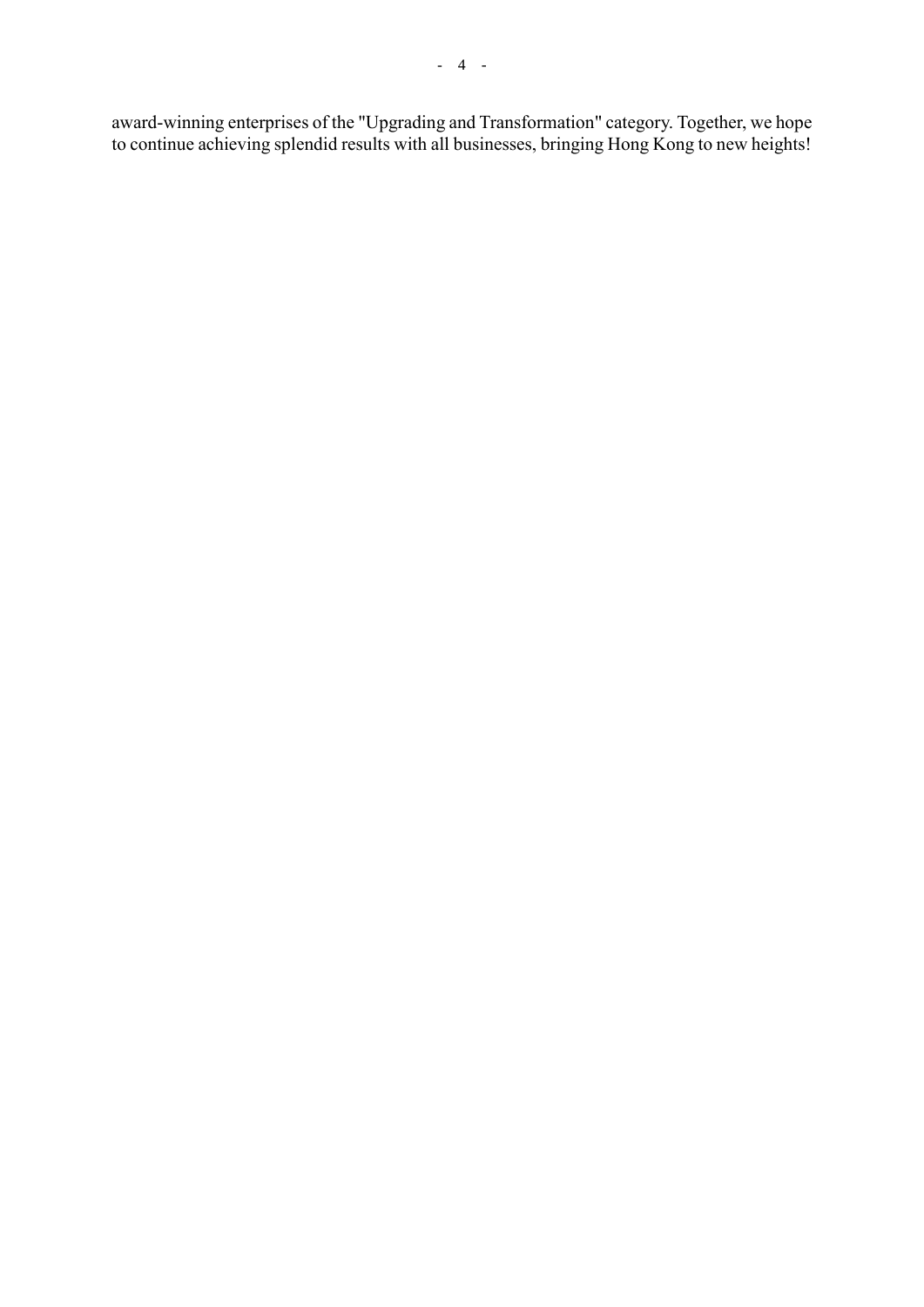## 香港工商業獎:升級轉型得獎名單

## **2019 Hong Kong Award for Industries Upgrading and Transformation Category**

升級轉型大獎 *Upgrading and Transformation Grand Award*

穩健醫療(香港)有限公司 Winner Medical (Hong Kong) Limited

> 升級轉型獎 *Upgrading and Transformation Award*

太興集團控股有限公司 Tai Hing Group Holdings Limited

### 升級轉型優異證書 *Upgrading and Transformation Certificate of Merit*

健林裝飾材料有限公司 Kinland Decor Limited

匯聚科技有限公司 Time Interconnect Technology Limited

捷寶工程材料有限公司 Triple Faith Engineering & Supply Limited

視景源科技有限公司 Videoscape Technology Company Limited

永光 (合作) 有限公司 Wing & Kwong Company Limited

永年飲食發展有限公司 Wing Nin Catering Development Co. Limited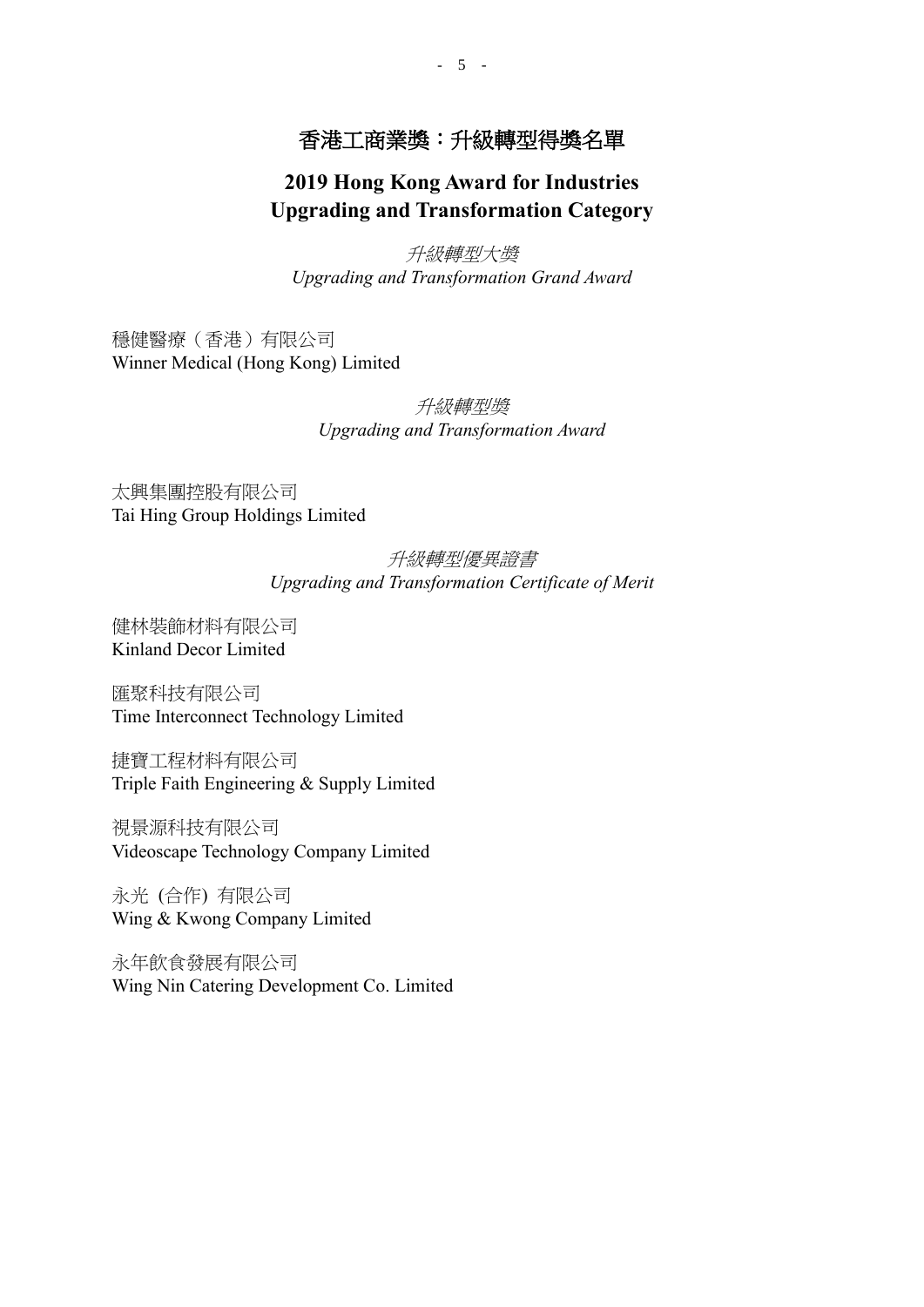#### 升級轉型大獎

#### **Upgrading and Transformation Grand Award**

穩健醫療成立於 1991 年,潛心專注醫用敷料領域。通過全產業鏈的佈局和品質控制, 在中國醫用敷料出口行業獨佔鰲頭。穩健 20 多年來專注生產醫用衛生材料和敷料,經 験豐富,是一間集生產、研發和銷售以棉花為主要原材料的醫用耗材和日用消費品於一 身的自主創新及新經濟實體企業。穩健目前擁有 14 家控股子公司,旗下有超過 8,500 名 員工。為進一步發展未來戰略,穩健醫療集團於 2003 年發展自主品牌,包括 Winner 穩 健、Purcotton 全棉時代、PureH2B 津梁生活和 SoftTouch 等品牌。作為醫療品牌,Winner 穩健為醫療機構提供全球領先的傷口護理和感染防護解決方案,目前已拓展至家庭護理 領域,是中國醫用敷料行業主要出口商的標杆企業。現時,穩健醫療產品覆蓋全國 2,000 多間醫院和 40,000 多間藥店,在香港醫院的醫療市場覆蓋率更達 100%。

日用品牌 Purcotton 全棉時代傳承 20 多年醫學製造經驗,以 100%全棉為原料,憑藉自 主研發的全棉水刺無紡布專利技術,設計出一系列兼備健康、舒適和環保的高端全棉生 活用品。該品牌在全國 40 多個重點城市的大型購物中心開設了 220 多間直營連鎖店, 在港資企業中全國最早實施全渠道 + 數字新零售戰略,成績更領先全國,天貓雙十一 O2O 單日銷售更達 5 億元。目前 Purcotton 全棉時代是中國香港品牌代表,擁有全國領 先地位,更成功以「醫學貼近生活,全棉呵護健康」由醫療轉民用的戰略步伐,在 2019 年獲選為「胡潤大中華區獨角獸企業」,更榮膺央視 CCTV 大國品牌新中國 70 週年 70 品牌紀念獎。

穩健醫療擁有具備理論與實踐相結合的專業研發團隊,依託多年對醫用敷料耗材生產工 藝和產品特性的潛心研究,全棉無紡布新材料專利技術更被稱之為「紡織工業一次偉大 的創新」。目前公司已獲得的國內外專利共 419 項,更與中科院成立聯合實驗室,聯同 香港中文大學及香港理工大學合作科研項目。

集團一直秉持堅守「品質優先於利潤;品牌優先於速度;社會價值優先於企業價值」是 集團發展的核心原則,在升級轉型的過程中,最近五年的銷售及盈利增長率分別達至 154%及 230%,出口銷售佔比是 22%。未來,穩健集團將繼續堅持追求醫療和健康美麗 生活的使命,為新經濟業態發展,鑄造新的輝煌時代。

Founded in 1991, Winner Medical Group specialises in manufacturing, researching, developing and marketing cottonbased medical dressings and medical disposables, as well as consumer products under our own "Winner", "PurCotton", "PureH2B", and "SoftTouch" brands from successful OEM transformation. As a technology driven and digital transformation pioneer, Winner Medical Group is vertically integrated with R&D, smart manufacturing and logistics warehousing, exports and distribution, and online e-commerce and new retailing capabilities, covering over 2,000 hospitals and more than 40,000 pharmacies across Mainland China, and all hospitals in Hong Kong.

As one of the leading manufacturers of wound care and surgical products in China, we are one of the first companies with full product lines of disposable medical products registered with FDA and numerous ISO certifications. Conforming with pharmacopeia rules in EU, US, Japan and China, our products have quickly become a benchmark of the industry.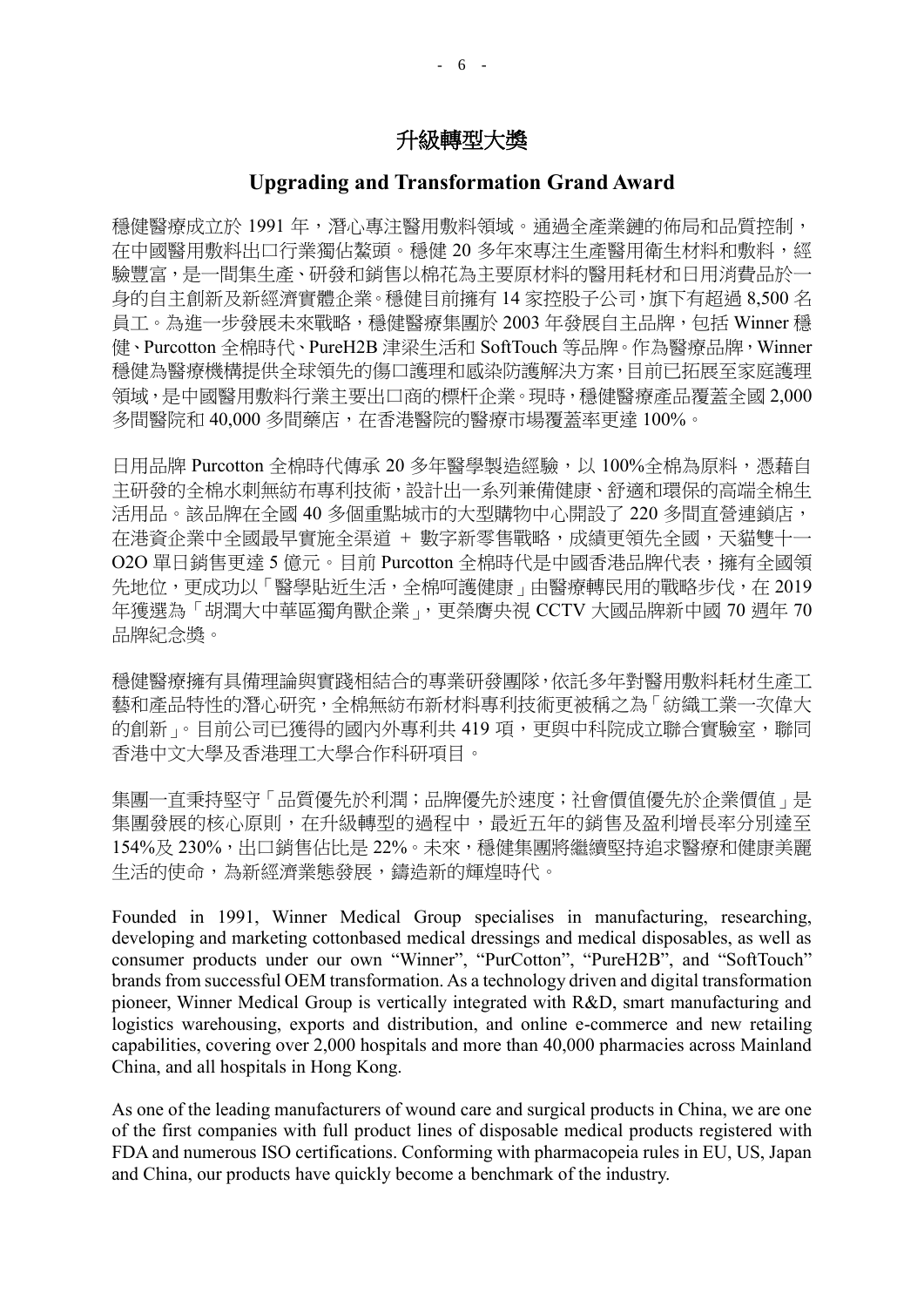Thanks to our leading position within China, we strive to pay great attention to our reputation, and continue to build upon our brand. With a multitude of local and international honours, awards and recognitions, we have been recognised by the society and the industry with favourable regard continuously.

Our pursuit for health, sustainable ecology and higher living standards will continue to inject new momentum for us to capitalise on our patented technologies and create great new products for the market. Having over 220 retail stores covering 40 key cities in China, in particular Shenzhen, Beijing, Shanghai and Guangzhou, Purcotton also achieves great result in ecommerce platforms such as reaching 500 million sales volume in T-mall annual "11.11 singles day" online & offline (O2O) sales in a single campaign. Besides, Purcotton is one of the forefronts of fashionable and comfortable medical grade products for home living consumers, bringing them an advanced physical and digital technology combined experience. In 2019, Purcotton was listed in the "Hurun Greater China Unicorn Index" in the medical and healthcare category with over HKD 10 billion market value by Hurun Research Institute.

After the launch of successful upgrading and transformation campaigns, our revenue and profit for the past 5 years have achieved the growth of 154% and 230% respectively. Meanwhile, our OEM export sales has reached 22% of the Group's sales due to changes in brand development and new economy strategy and initiatives.

Remembering our core principles of "quality over profit; brand image over development speed; social values over corporate values", Winner Medical Group will continue to do our utmost in medical and healthcare sector, embracing corporate social responsibility and sustainability to provide our customers a better future and high living standards with our quality products and excellent experience.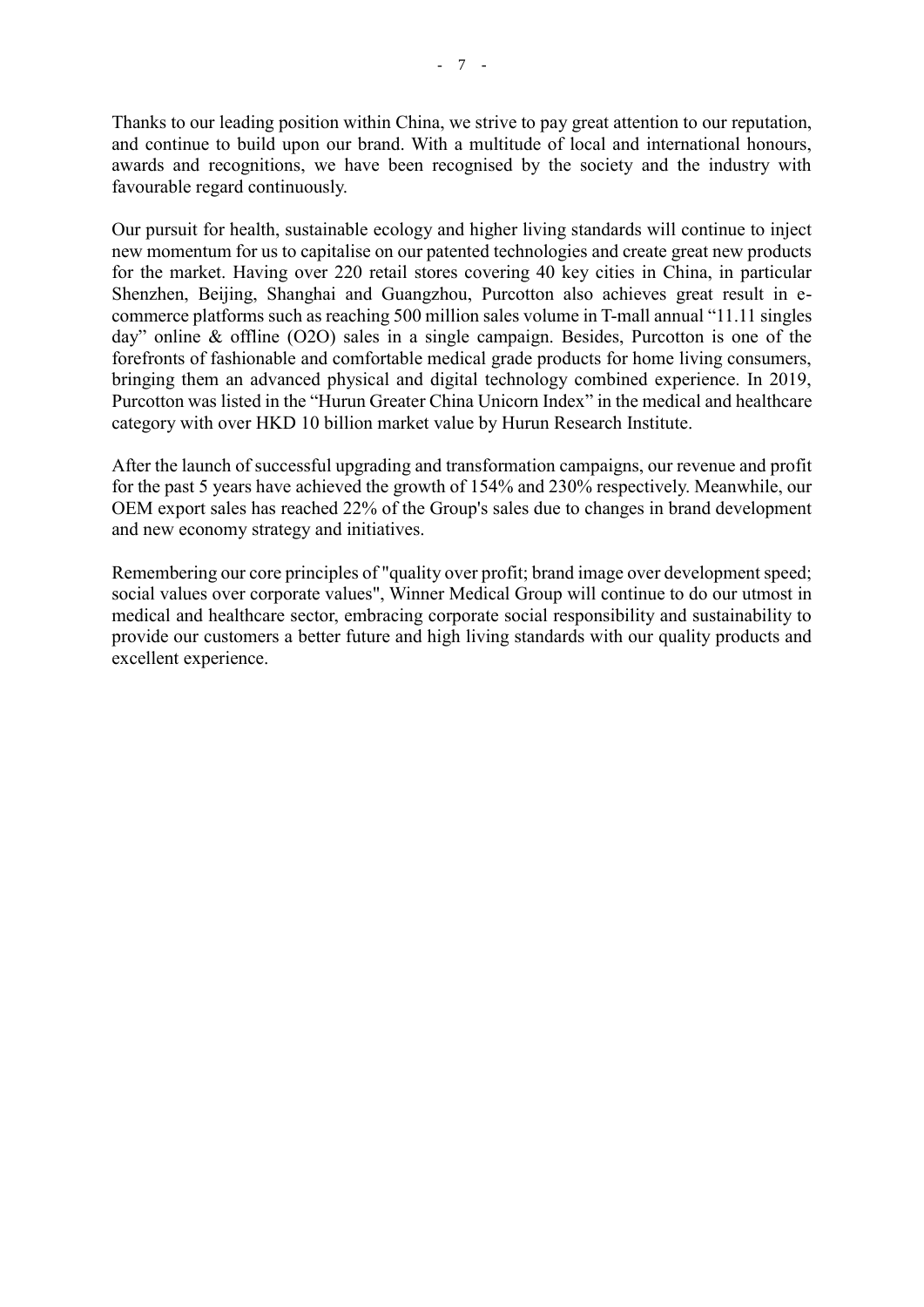### 升級轉型獎

### **Upgrading and Transformation Award**

太興集團創立於 1989年, 陪伴香港人成長 30年, 管理層揉合傳統與創新的經營理念逐 步拓展市場。為配合香港的業務擴充,太興集團早於 10 年前便在香港火炭設立第一間 食品廠房為香港餐廳提供原材料、半加工及加工食材。2016 年更著手興建中國內地食 品廠房,並於 2018年10月投入營運,該食品廠房佔地約 25 萬多平方呎,更可供應罐 裝奶茶及食品如咖哩牛腩、肉醬、羅宋湯等。集團更大力發展自家品牌產品推進電商, 實行線上線下雙軌推廣;同時更與航空公司合作,將太興出產的罐裝奶茶送到萬呎高空, 供旅客享受港式味道。

太興集團明白到餐飲業保持出品標準,必須要有精確的標準化,經過無數試驗,終於發 明「自動炒鑊機」、「自動煲湯機」等,不僅以機器保持食品質素,更大大減低員工的勞 損及工傷,令員工有一個安全又放心的工作環境;同時亦令整個餐飲業的職業安全的意 識得以提高。

而為了集團的未來,團隊決意向多元化品牌發展,遂一手建立新品牌 T-Factory Concept, 包括:茶木、錦麗、夫妻沸片、漁牧等,尤其「茶木台式休閒餐廳」品牌,在短短幾年 間,已經開設超過三十間分店,分佈在香港、深圳及廣州。陳家強特意在新品牌注入特 別元素,每一間店舖的室內設計,他都會與室內設計師一同參與設計工作,茶木更有三 間分店奪得世界級室內設計比賽 A Design Award 及 Germen Design Award 獲獎, 從而亦 提升了香港餐飲國際形象。各品牌更在他帶領之下,連續多年獲多個傳媒選為「我最喜 愛食肆」、「必食台式餐廳」、「年度人氣商戶」。

Founded in 1989, Tai Hing Group, a brand that grew together with Hong Kong people in the last 30 years, is an enterprise with a combination of traditional and innovative restaurant and dining concepts. To cope with the business expansion, Tai Hing Group set up their first food factory in Fo Tan, Hong Kong, 10 years ago to supply the raw materials, semi-processed and processed ingredients to their restaurant in Hong Kong. In 2016, the Group started planning and building another food factory in Mainland China where was put into operation in October 2018. It is a huge factory with an area of more than 250,000 square feet. It supplies canned milk tea and food such as curry beef brisket, bolognese sauce, borscht soup and more. After ensuring a stable and up-scaled food supply, Tommy made a greater effort to grow the business in different channels, including both below-the-line and above-the-line. He developed the home-branded products and promoted them via different e-shops. He also initiated and worked together with airlines and brought the Tai Hing signature canned milk tea to the in-flight catering menu, so that the travelers can enjoy the Hong Kong-style milk tea on planes.

The Group understands the importance of product standardization to catering industry. In order to maintain a high standard of quality food, the Group had trial and error repeatedly for success, and finally invented automatic stirfried machine and automatic soup-making machine. These automatic machines did not only keep the same standard of high quality food, but also significantly reduced the strain and work-related injuries of employees. In other words, it enables employees to have a safer working environment; and at the same time, it aroused the awareness of the occupational safety of the entire catering industry.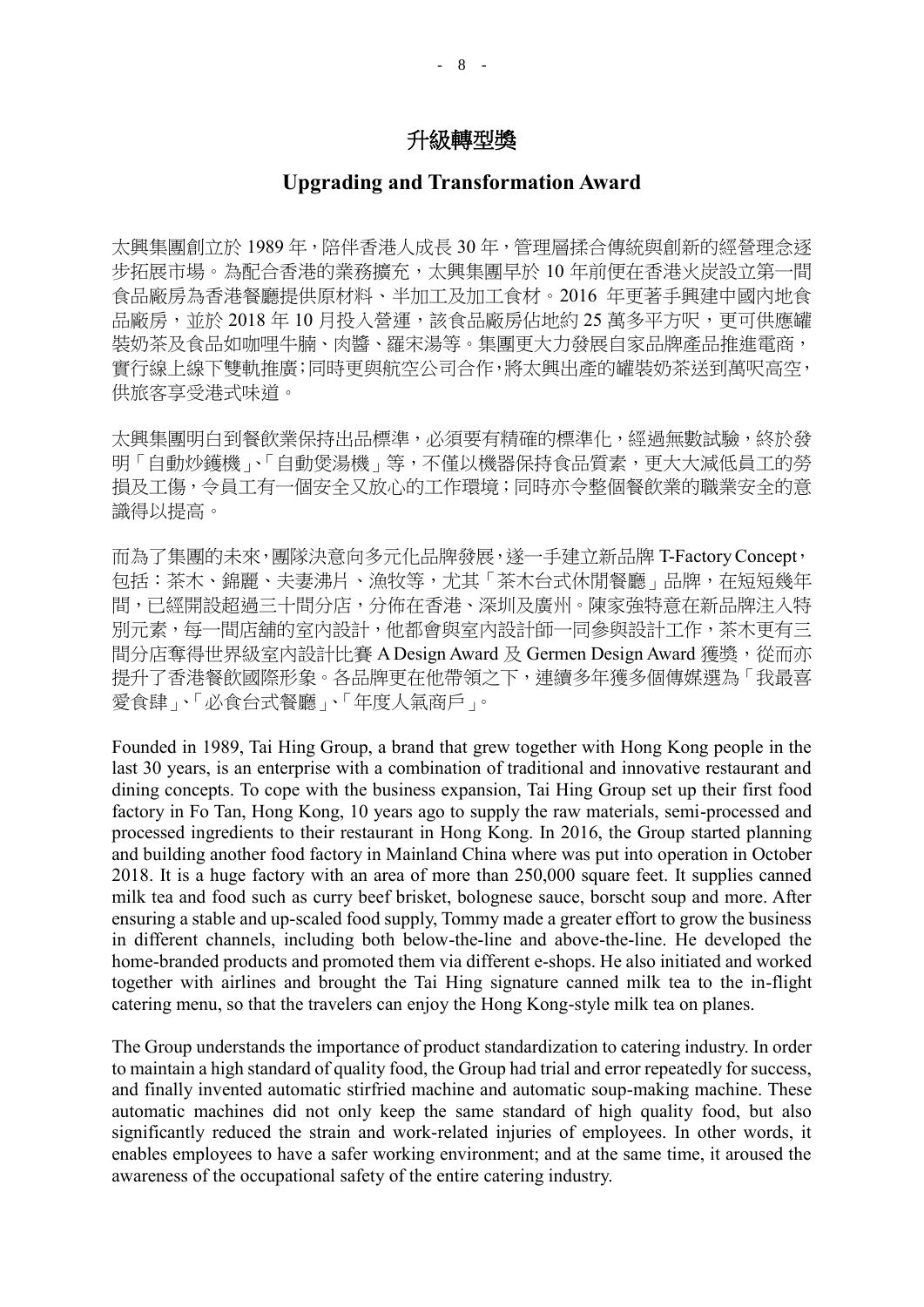The Group adopt multi-brand strategy which is crucial to the future development and thus built T-Factory concept. The concept consists a series of new brands for casual dining, including Teawood, Phở Lê, Hot Pot Couple, Fisher & Farmer and more. For the Teawood Taiwanese Cafe & Restaurant, there are more than 30 branches now distributed across Hong Kong, Shenzhen and Guangzhou in just a few years. The group exclusively computed special elements into these new brands, the team participated in the design work of every store together with the interior designers. Three branches of Teawood have been recognized and won the world class interior design competitions, including the A Design Award and the Germen Design Award. These awards have also enhanced the international image of Hong Kong's restaurants. The brands under Tai Hing Group have been selected by various media continuously as "My Favorite Restaurant", "the Must-Eat Taiwanese Restaurant" and "Popular Merchants of the Year".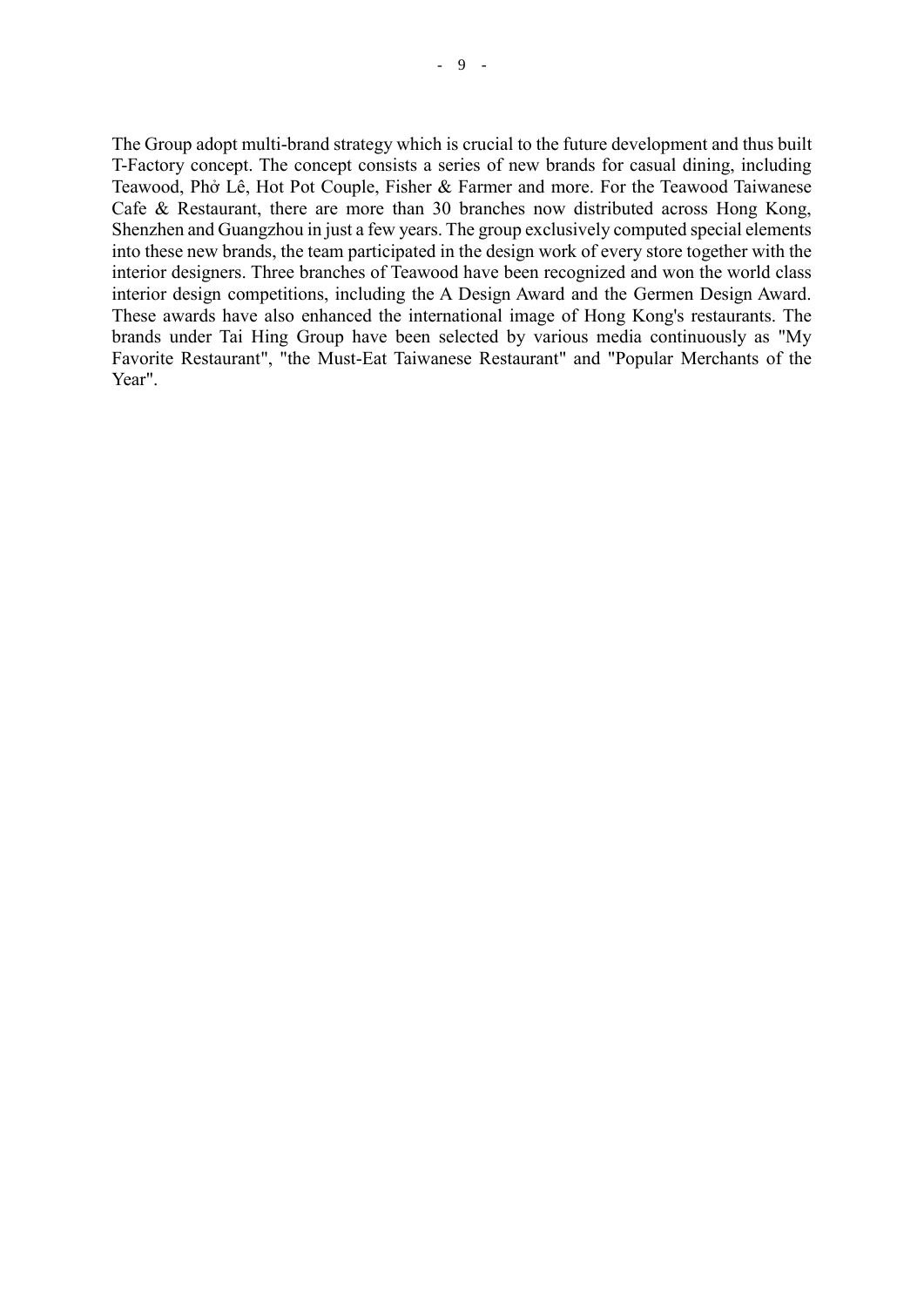### **Upgrading and Transformation Certificate of Merit**

健林裝飾材料有限公司為從事酒店、商界和住宅業的機構供應先進的室內裝飾材料。該 公司於 1996年成立,除了為業界提供各式各樣的材料,還開發了的多款別具創意的產 品,更屢獲國際殊榮。

健林裝飾材料有限公司原先是世界著名品牌進口商和代理商,其後決定建立個人品牌, 親自開發、設計和製造自己的產品。憑藉不斷嘗試、努力不懈的企業家精神,公司成功 開發出 ARTPANEL 系列產品。健林把文化工藝與創意融為一體,為室內牆壁裝飾市場 創造新商機。該品牌以質素見稱,日漸廣為人知,旗下的產品更獲世界各地高尚住宅和 豪華酒店廣泛採用。

Kinland Decor supplies advanced interior decorative materials to organizations in the hospitality, commercial and residential sectors, among others. Founded in 1996, the company has an extensive materials collection and has won several international awards for the innovation and creativity of its products.

Kinland Decor, was originally an importer and distributor but decided to develop, design and manufacture decorative panels to offer its own branded products. Through numerous trials and efforts and with its exemplary entrepreneurial spirit, the company has successfully developed the ARTPANEL line of products. They were able to develop new market opportunities by combining cultural and creative for interior wall decorations. ARTPANEL has become increasingly recognised as a quality brand and its products are widely used in upmarket homes and luxury hotels globally.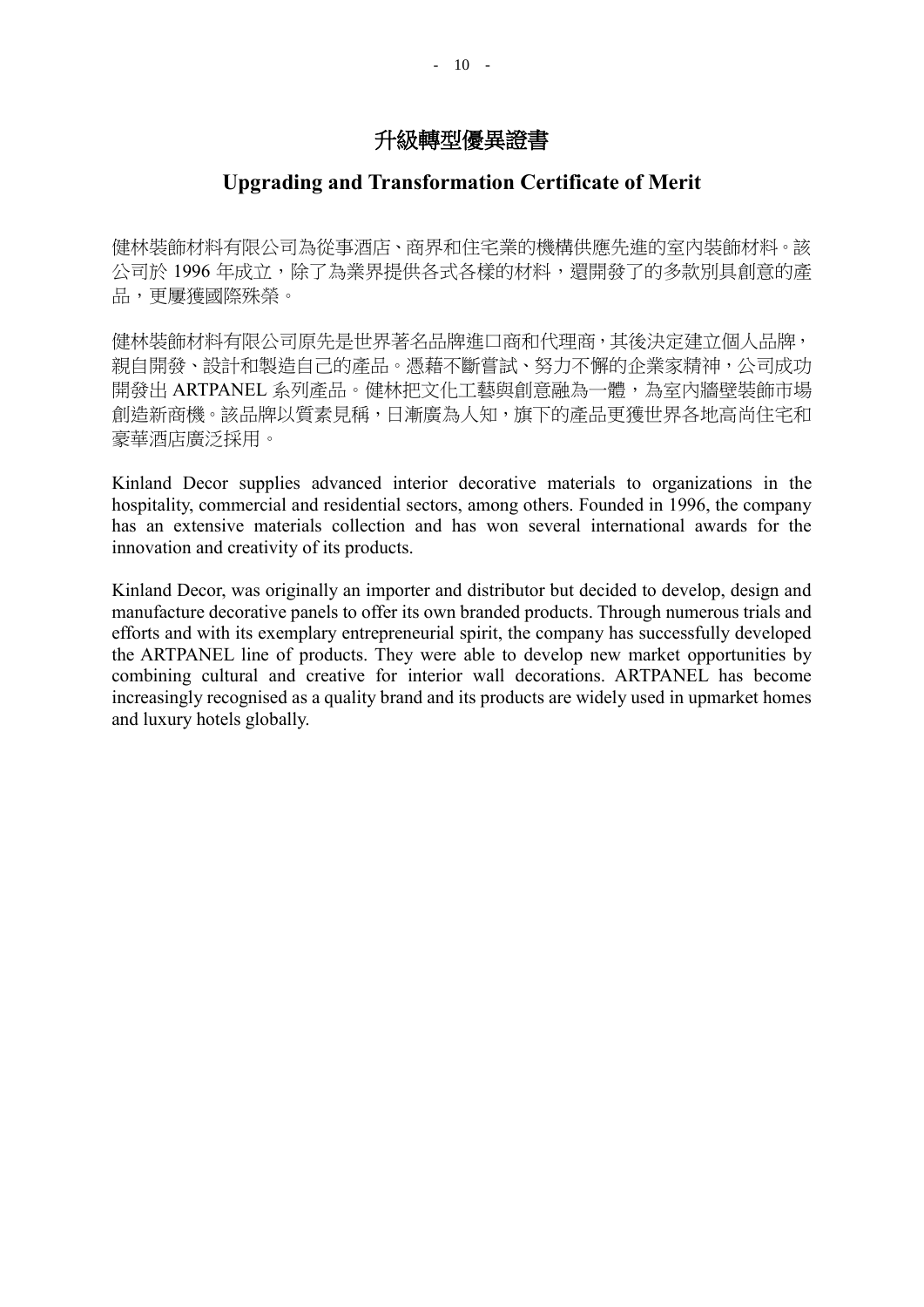## **Upgrading and Transformation Certificate of Merit**

匯聚工業有限公司是一家擁有 20 多年經驗的定制電線互連方案供應商,匯聚科技有限 公司(於開曼群島註冊成立之有限公司)為其控股公司,2018 年於香港聯交所上市(股 份代號 1729.HK);公司總部設於香港,而於中國廣東省惠州擁有生產設施。公司按客 戶規格及設計生產各種銅纜和光纜電線元件,各類產品已廣泛使用在電信、數據中心、 醫療設備、交通與工業器材等各種市場領域。

於 2015年,公司藉數位化管理步向敏捷製造方向升級轉型,提升內部資源的配置速度, 優化企業的應變能力,幫助強化生產高端產品的技術,以增強在市場上的整體競爭,提 升營業額。

升級轉型計劃的成效(從 2016 年到 2018 年) :

- 1. 銷售營業額提升 52%
- 2. 產品專業化升級,高端產品生產數量上升 73%、專利申請數量增長 320%
- 3. 人均產值提升 43%
- 4. 客戶交付表現提升,公司亦獲得政府及不同客戶所頒發的獎項

5. 公司藉著完善資訊化平臺的優勢,達致推動變革可持續性,並提升客戶滿意度

TIME Interconnect Limited, a member of TIME Interconnect Technology Limited (Incorporated in the Cayman Islands with limited liability, Stock Code: 1729.HK) is a wellestablished supplier of customized interconnect solutions with headquartered in HK and manufacturing facilities in Huizhou, Guangdong Province, China. TIME's products are widely used in a variety of market sectors including telecommunications, data centers, medical, transportation and industrial equipment.

In 2015, the company has implemented digitalized manufacturing to upgrade and transform its allocation of internal resources, optimized the resilience of the enterprise, and strengthened the R&D capability for producing high-end products to enhance the market competition as a result to increase turnover.

The achievements of upgrading the transformation plan (from 2016 to 2018):

1. Increased sales turnover by 52%

2. Upgraded product specialization, increased production volume of highend products by 73%, and increased the number of patent applications by 320%

3. Increased per capita production output by 43%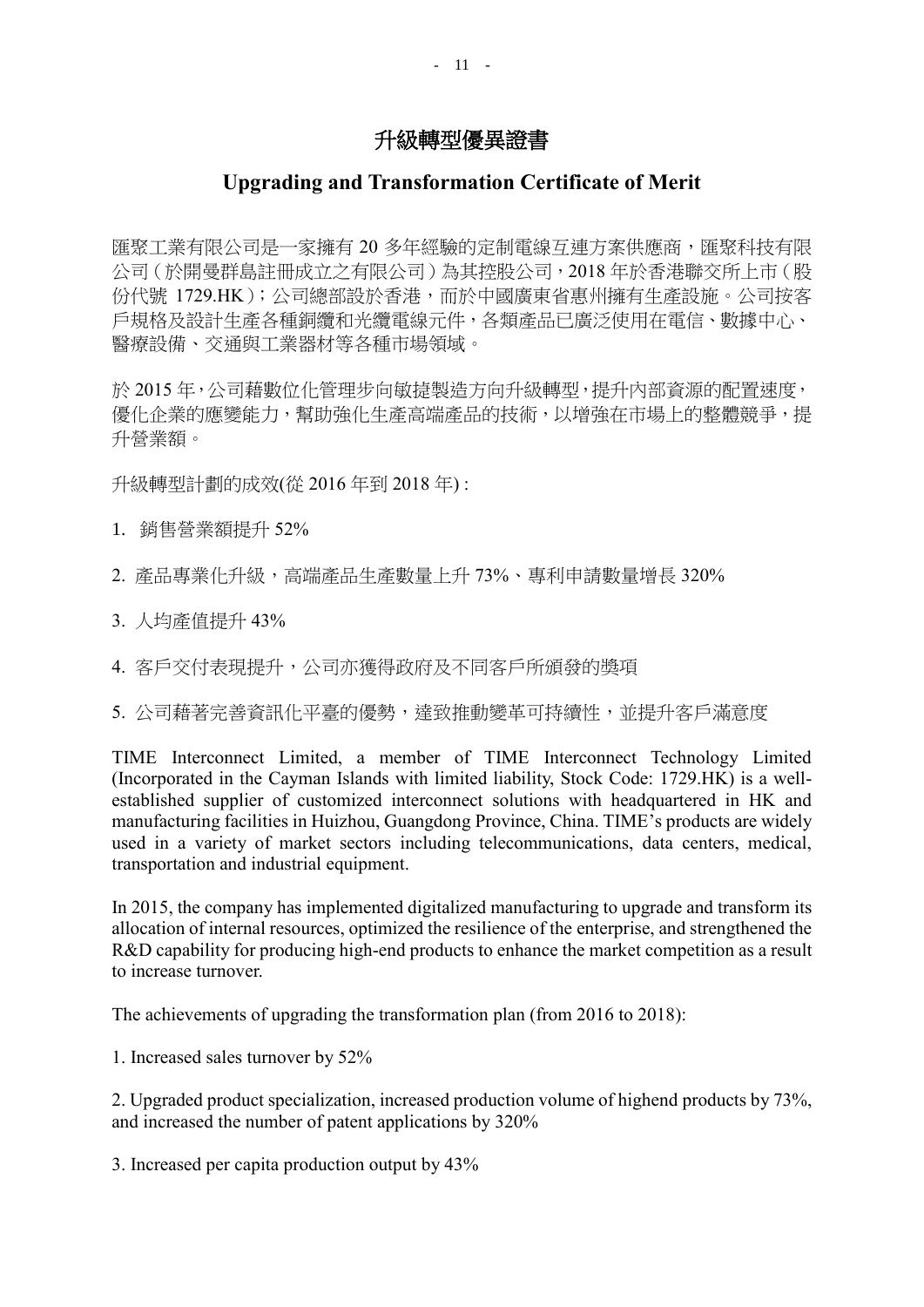4. Improved delivery performance, and the company has received awards from the government and different customers.

5. Implemented EDI platform, the company can leverage the sustainability of transformation and improve customer satisfaction.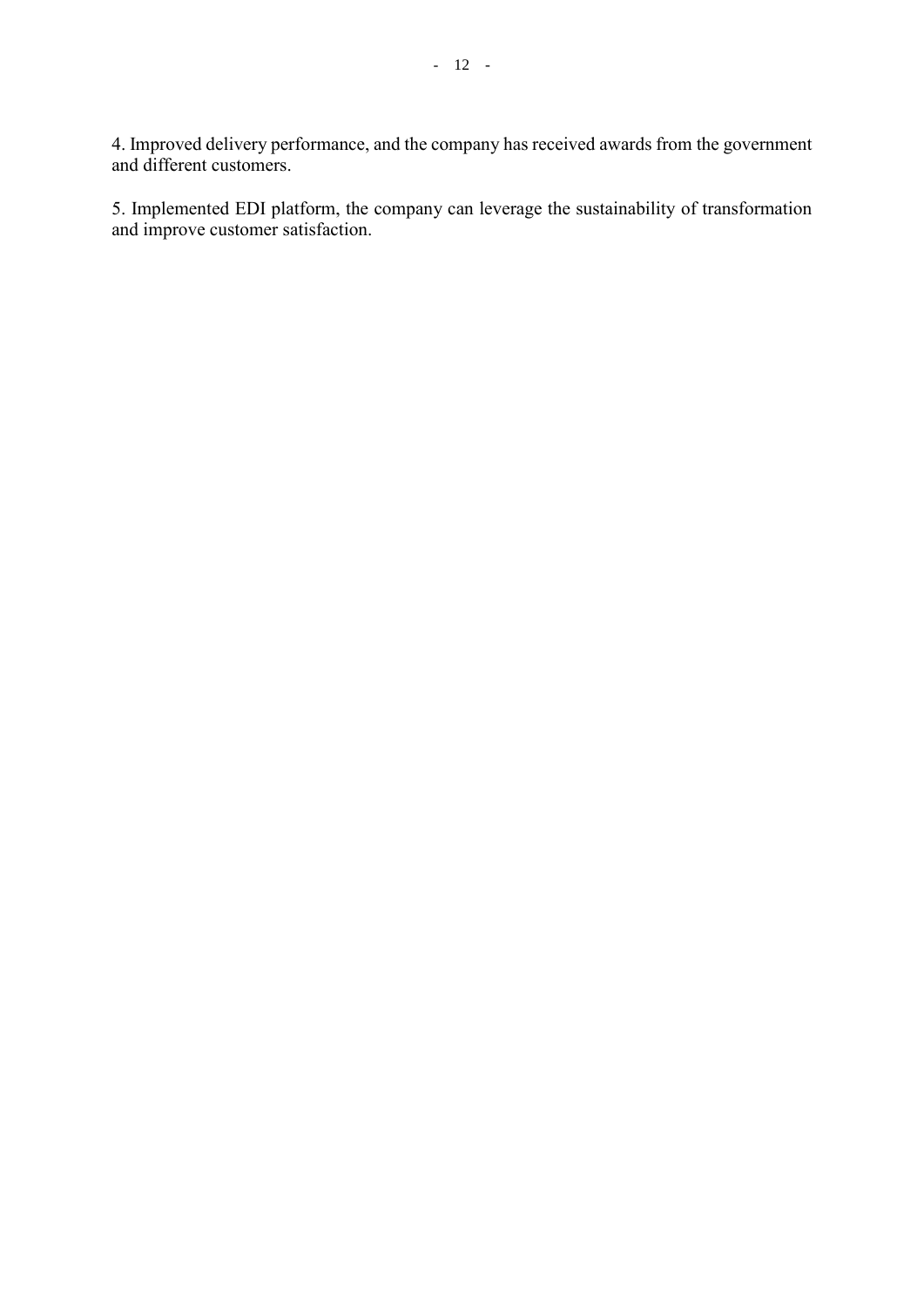### **Upgrading and Transformation Certificate of Merit**

捷寶工程材料有限公司(捷寶集團)於 1990 年成立。我們提供全面的工程和技術解決 方案,包括環境工程、人工智能(AI)、物聯網(IoT)自動化解決方案、機電工程服務、 高壓設備安裝、冷氣系統服務、LED 照明等。我們的客戶群包括政府機構、香港國際機 場、公用事業公司、港鐵及眾多商業客戶。

為了支持政府減少城市碳排放及加速推動創科發展,我們決定進行業務轉型。早在世紀 之交,我們從一家機電工程公司提升為一所具物聯網(IoT)技術能力的服務供應商, 並於數年間發展了多項環保和節能的業務,包括 LED 照明、智能控制系統、節能冷氣 系統、渠務設備服務等。今天,捷寶集團已迅速發展成為認可的物聯網 (IoT)解決方案 提供商,並已開發了不少「以智能為中心」的產品,例如智能泵房、智能冷水機組、智 能廁所、智能電源監測系統、智能能源管理系統等。

除了發展技術,我們更希望藉著智能產品去幫助人類活得更方便,更幸福。

Established in 1990, Triple Faith Engineering & Supply Limited (TFE Group) provides a full range of engineering and technology solutions in many aspects including environmental engineering, the latest Artificial Intelligence (AI) platforms, Internet of Things (IoT) based automation solutions, E&M services, HVAC equipment installation, air conditioning services, LED lighting, etc. Our major clients include the government, Hong Kong International Airport, utilities companies, the mass railway transit corporation and a broad load of commercial clients.

To support the HKSAR Government in reducing city carbon and accelerating the development of innovation and technology, we decided to go for a rigid business transformation. Back in the turn of the century, we managed to boost ourselves from an engineering firm to an environmental sensitive organization. Having the goal to cut carbon emission, we started to carry out such energy efficient businesses as LED lights, smart control systems and energy saving air conditioning solutions. Today we have become a reputable IoT solution provider. Our products have evolved into more intelligent centric such as smart pumping station, smart chiller plant, smart toilet, smart battery monitoring system, smart energy management system and so on.

Technology aside, our aim is to prompt our smart solutions to be able to help people live a happier and more convenient life.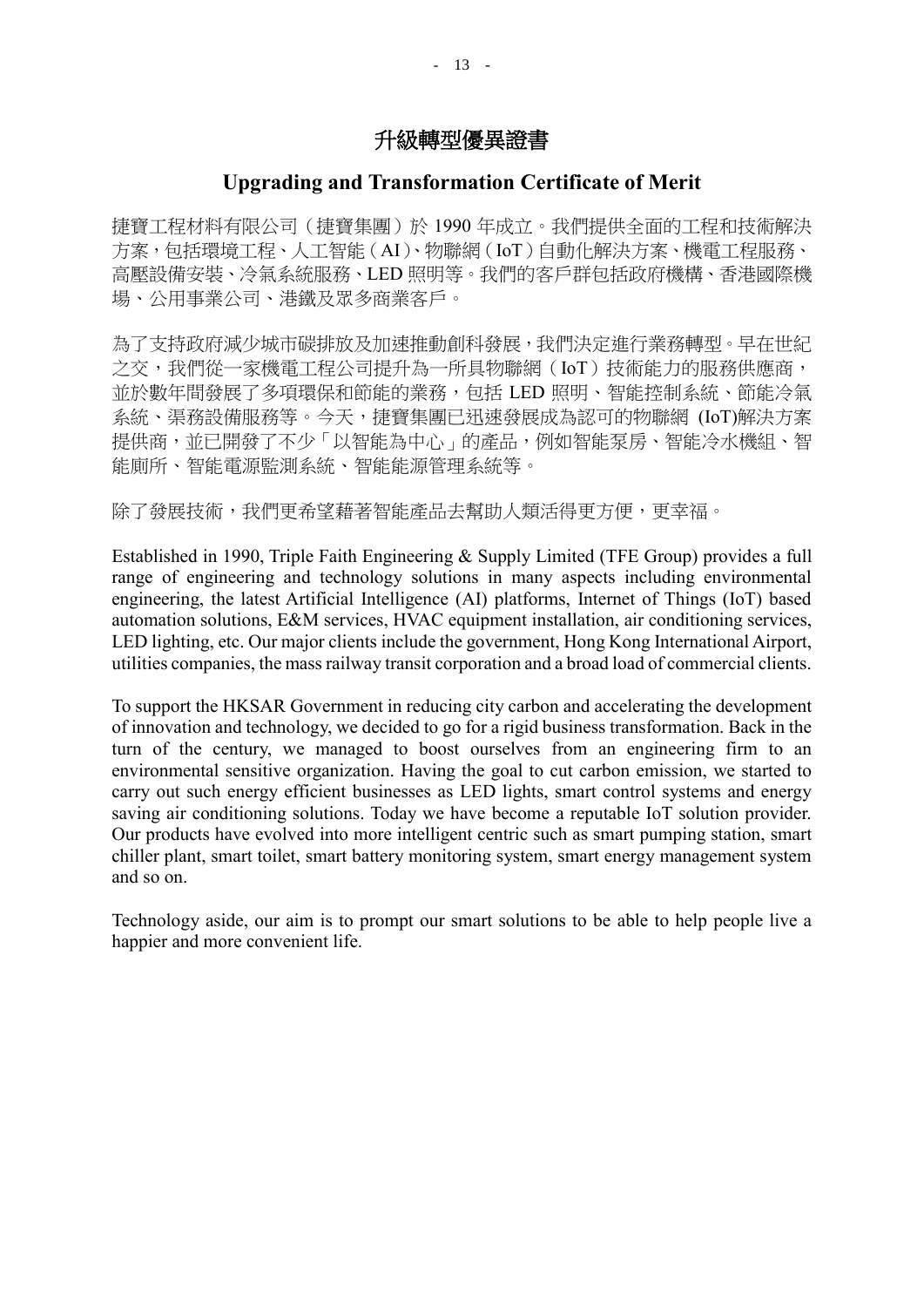# **Upgrading and Transformation Certificate of Merit**

視景源科技有限公司是一家顯示系統解決方案公司,主要提供技術服務,交付高品質的 信號驅動板卡。

在電視、顯示器行業密密耕耘了 10 年,公司擁有一支具有豐富開發經驗的軟硬體技術 團隊和高效的供應鏈和生產製造體系。公司是國家級高新創科企業,執行 ISO-9001 品 質體系,並擁有多項技術專利與軟體著作權。

近幾年公司在幾方面進行了深度轉型,主動改變以應對外部環境變化。以下為公司所實 行的主要改變:

- 拓展了 TCON、電競顯示、行車記錄儀和商業顯示應用等產品線
- 積極佈局東南亞、印度、非洲市場,主動做區域轉型
- 在原有平臺加上語音搜索等人工智慧和 IOT 研發,進行主動技術轉型
- 在銷售和研發進行部門架構和管理職能的轉型
- 改良倉庫、製造,提升物流效率和設備

Videoscape Technology Company Limited is a turnkey solution service provider, which mainly provides technical support for display-products. We focus on designing, marketing and selling of those electronics boards for worldwide market nowadays.

We have more than 10 years professional experience in TV and monitor market, have built up an experienced development team in both software & hardware, as well as efficient supplychain and production control management team. Our company received the global quality system ISO9001 certification, China government high-tech institute certificate and hold many display technology and patent registration in China.

In order to keep stable business growth, we have completed several upgrades and transformations in recent years:

- Set up new product lines such as TCON, monitor, commercial display and Car DVR
- Focus to develop overseas markets, such as Turkey, India, Indonesia, etc
- Develop new features voice search, AI and IOT based on current platform
- Transform our sales and R&D teams to adapt overseas market-oriented requirements
- Upgrade and expand our warehouse storage & logistics, production control and R&D equipment investment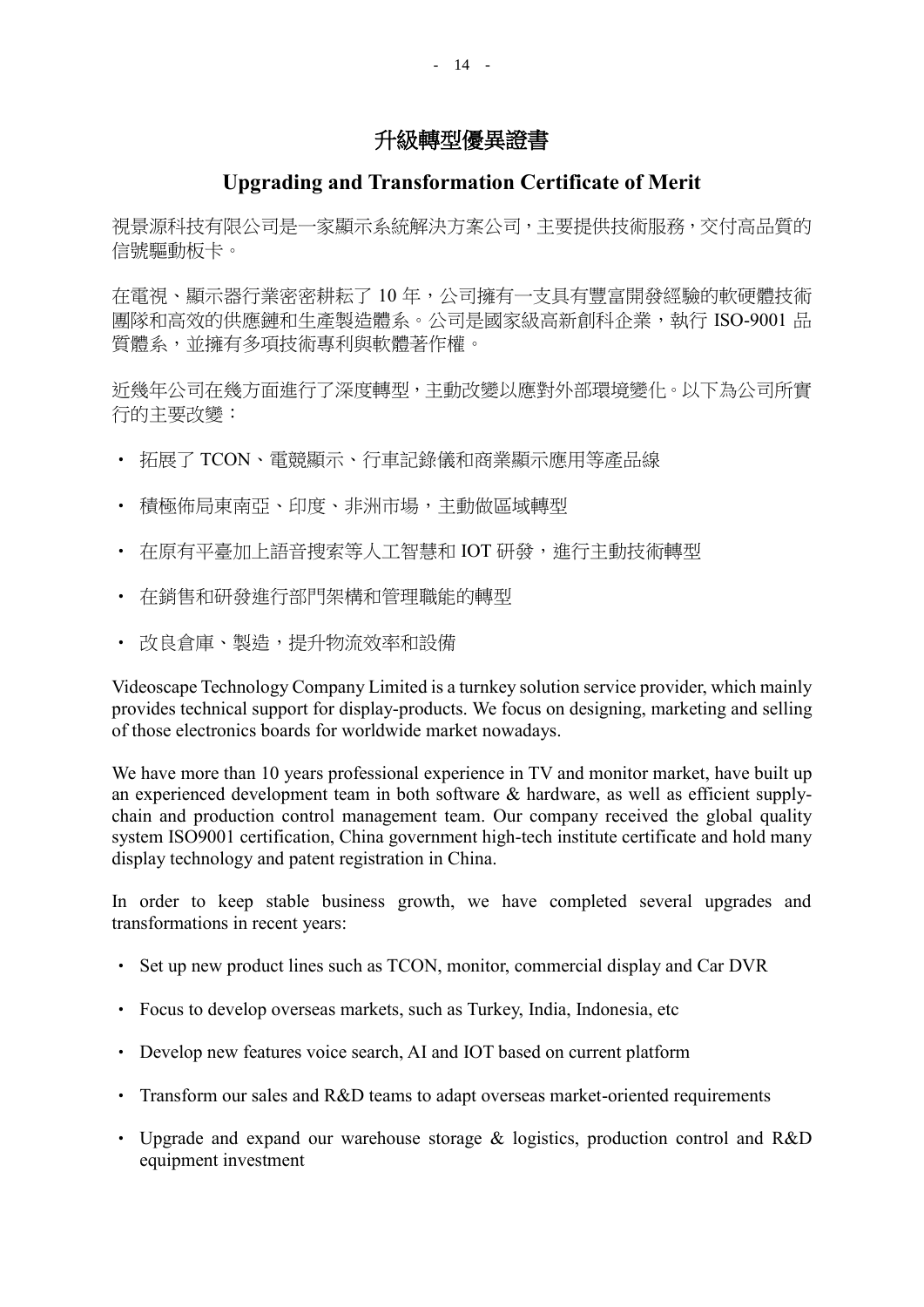### **Upgrading and Transformation Certificate of Merit**

永光( 合作)有限公司專注鋼筋屈紮工程三十年,憑藉行業領導地位及豐富經驗,於 2017 年進駐科學園,把自動化設備引進傳統人力密集的鋼筋屈紮行業,大力推動自動化剪屈 制作工序(Rebar ABC),更自設有蓋廠房,提供一條龍連工包料自動化生產形式經營,開 拓業界新境遇,創造對承建商、工友及判商都是三贏的方案,達致可持續發展。

Rebar ABC 是將廠房的同類型自動化設備放置在地盤現場進行自動化剪屈工序,以流水 作業式生產,密切配合工程進度,大幅提升工人安全和減低勞損,節省額外的運輸成本 和時間,同時減少鋼筋損耗,提高環保效益。

自推行升級轉型後,公司轄下的所有地盤都已採用 Rebar ABC。通過「知識型」工種分 層管理,創造了一種低體力需求的工種,使女性及年輕從業員數目顯著增加。這蛻變能 解決業界青黃不接的問題,同時保障工人安全及健康,並提高環保和生產效益。

此次升級轉型只是行業革新的開始,「永光」會持續推動鋼筋屈紮業進步,創造一個更 安全的工作環境給予年輕一代,為行業出一分力。

Wing & Kwong Company Limited is a leading company in the rebar fixing construction industry with over 30 years of experience. In 2017, due to its leadership position and extensive experience in the industry, the company stationed in Hong Kong Science Park. As an insightful company, Wing & Kwong imported and fully adapted Rebar Automatic Bending & Cutting (Rebar ABC) machines in the early stage, and provided an unconventional one-stop service, putting Rebar ABC work procedure in practice. This transformation not only benefits main contractors, but also workers and the company in a significant way in terms of safety, environment and efficiency to achieve sustainable development, creating an "allwin" situation.

Rebar Fixing is a traditional industry that have not been changed for years. The upgrading and transformation of Wing & Kwong is merely a start to kick of the new era of this industry. The industry is no longer physically-demanding and welcomes female practitioners and young people. We will continue to keep upgrading and transforming to provide a better working and business environment for the industry.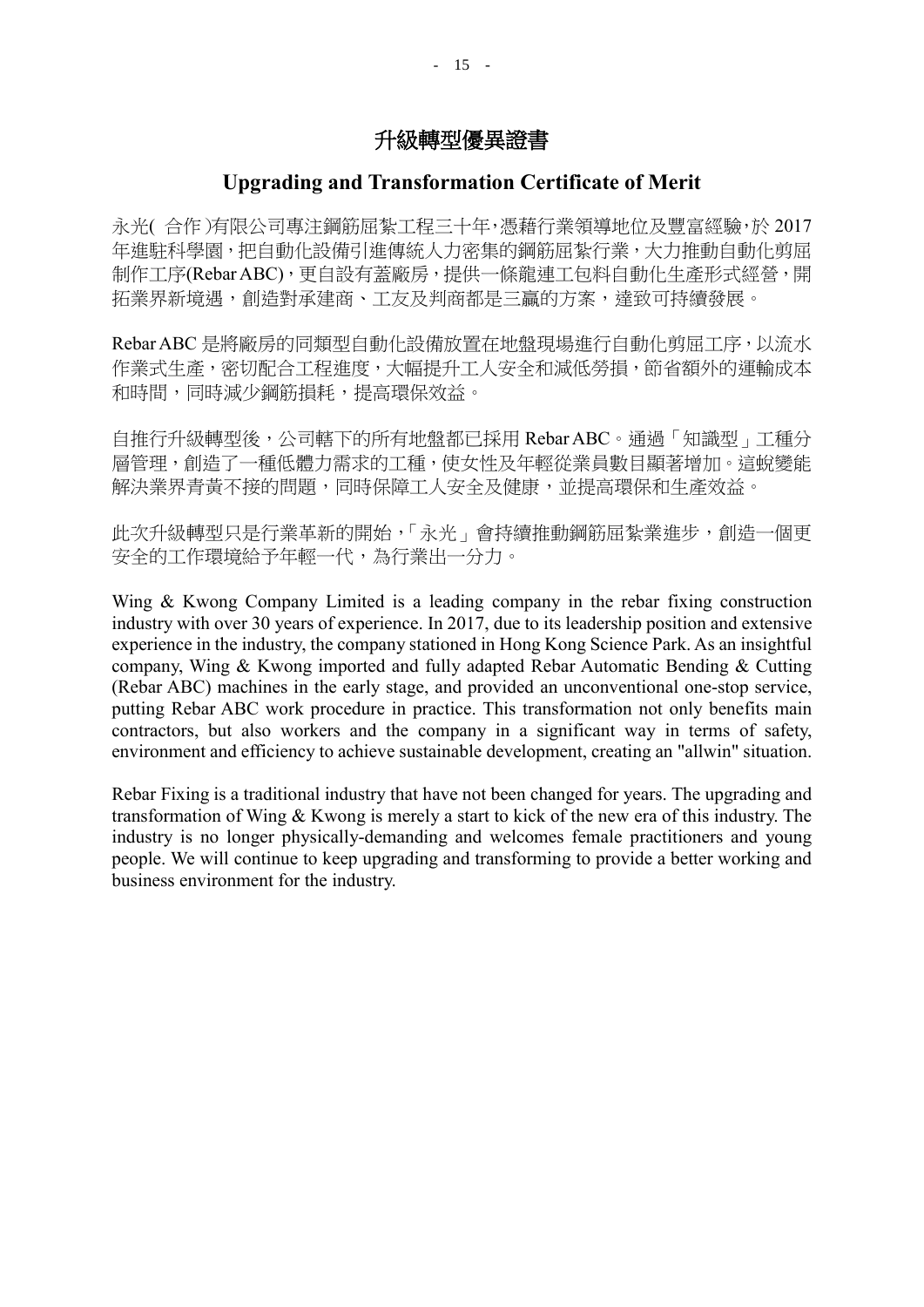### **Upgrading and Transformation Certificate of Merit**

「永年士多」取名於創始人劉永年先生,由 1962 年開始經營,早期以售賣糧油雜貨為 主,後來再經營傳統中式早點食物;於 1988年「高佬」接手經營後,加入「車仔麵」 項目,由選材至食物製作都親力親為。30 年來不斷鑽研,成為不少元朗街坊眼中的老 店,為居住在元朗區的人帶來不少美好回憶和人情味。

到第三代「呀軒」接手時,眼見傳統粉麵店逐漸因租金及人工高昂而愈來愈少,意識到 只有改變才可以增加競爭力,並將這份味道與文化保留和傳承下去。於是,永年於 2013 年開設中央工場,將部份前期工序搬到工場。其後於 2014 年正式將元朗店重新規劃、 設計和裝修,為老店添上新衣裳。更新後的「永年」依然堅持「做麵唔只係做生意」的 理念,盡力保持過往出品質素,嚴格監察出品,滿足香港人對食店的要求。

「永年」於元朗紮根 30 年,2017 年在尖沙咀開設第一間分店,2018 年於銅鑼灣開設第 二間分店。原因是這些地區,都是香港心臟地帶,更是不同國藉人士交流的好去處。選 擇在這些地方開設分店除了希望讓更多本地人認識我們,不用再長途跋涉來到元朗外, 更希望讓更多人認識到這份屬於香港的味道,讓這份味道與文化能一直推廣出去和保存 下去,「薪火相傳」。

Established in 1962, Wing Nin Noodle started off selling traditional cart noodles, the comfort food of Hong Kong. Deeply rooted in Yuen Long, Wing Nin has earned the support of locals. However, we soon found out that traditional operation may not afford the high costs and fulfill current customers' needs. So taking advantage of the solid foundation on flavour profile creation and the signature hot sauce, Dennis Lau, the third generation of the family business, implemented changes to the business gradually. He started to analyse the market and addressed measures to meet customers' needs and increase efficiency. For instance, he set up a central food centre to streamline and standardise the production process; expanded and renovated our Yuen Long old shop; created a self-service workflow to serve customers in a more effective way.

Wing Nin attracted more support from both the media and customers after successful transformation. To introduce our noodles and business philosophy, Dennis and his team set up new branches in Tsim Sha Tsui and Causeway Bay in August 2017 and in December 2018 respectively. Apart from continuous expansion, Dennis also put effort in designing new menus, seasonal cuisine and beverage, and enhancing exposure in social media platforms of Hong Kong and China.

This transformation is not just a one go action. It is an ongoing process for us to keep abreast of the market meeting customers' needs, and a taste to pass on to savour and never dies out through generations.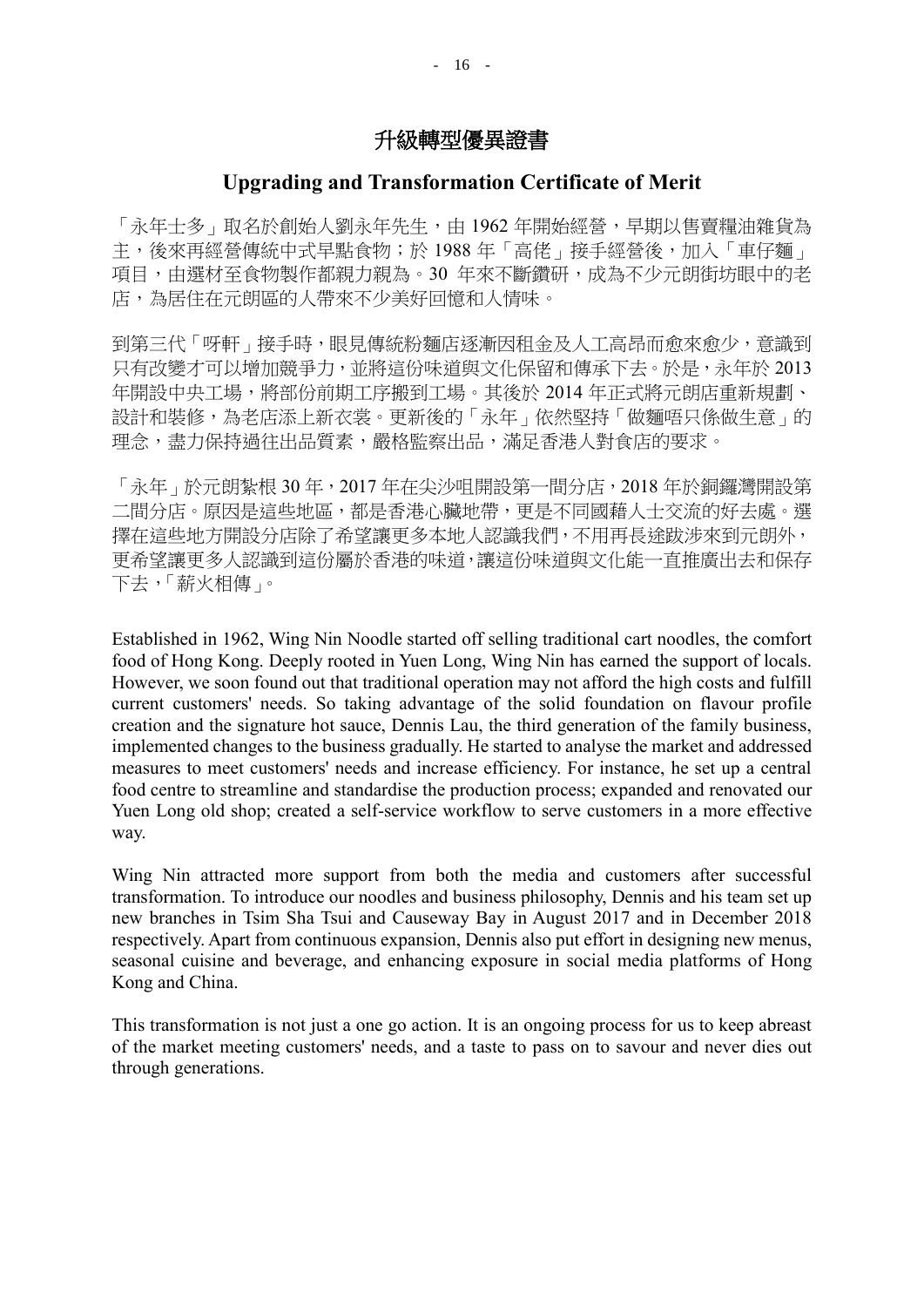# 評審及甄選

**Assessment and Judging**

# 專業評審小組 **HKYIC Professional Assessment Team**

香港中華眼鏡製造廠商會會長 President, Hong Kong Optical Manufacturers Association 曹綺梅女士 **Ms. Grace Cho**

香港青年工業家協會副會長 Vice President, Hong Kong Young Industrialists Council 謝葆德先生 **Mr. Peter Tse**

香港青年工業家協會會長 President, Hong Kong Young Industrialists Council 廖錦興博士 **Dr. Bobby Liu**

香港青年工業家協會副會長 Vice President, Hong Kong Young Industrialists Council

高鼎國先生 **Mr. Geoffrey Kao**

香港電器業協會常務副會長 Standing Vice President, Hong Kong Electrical Appliance Industries Association 馮建輝先生 **Mr. Ken Fung**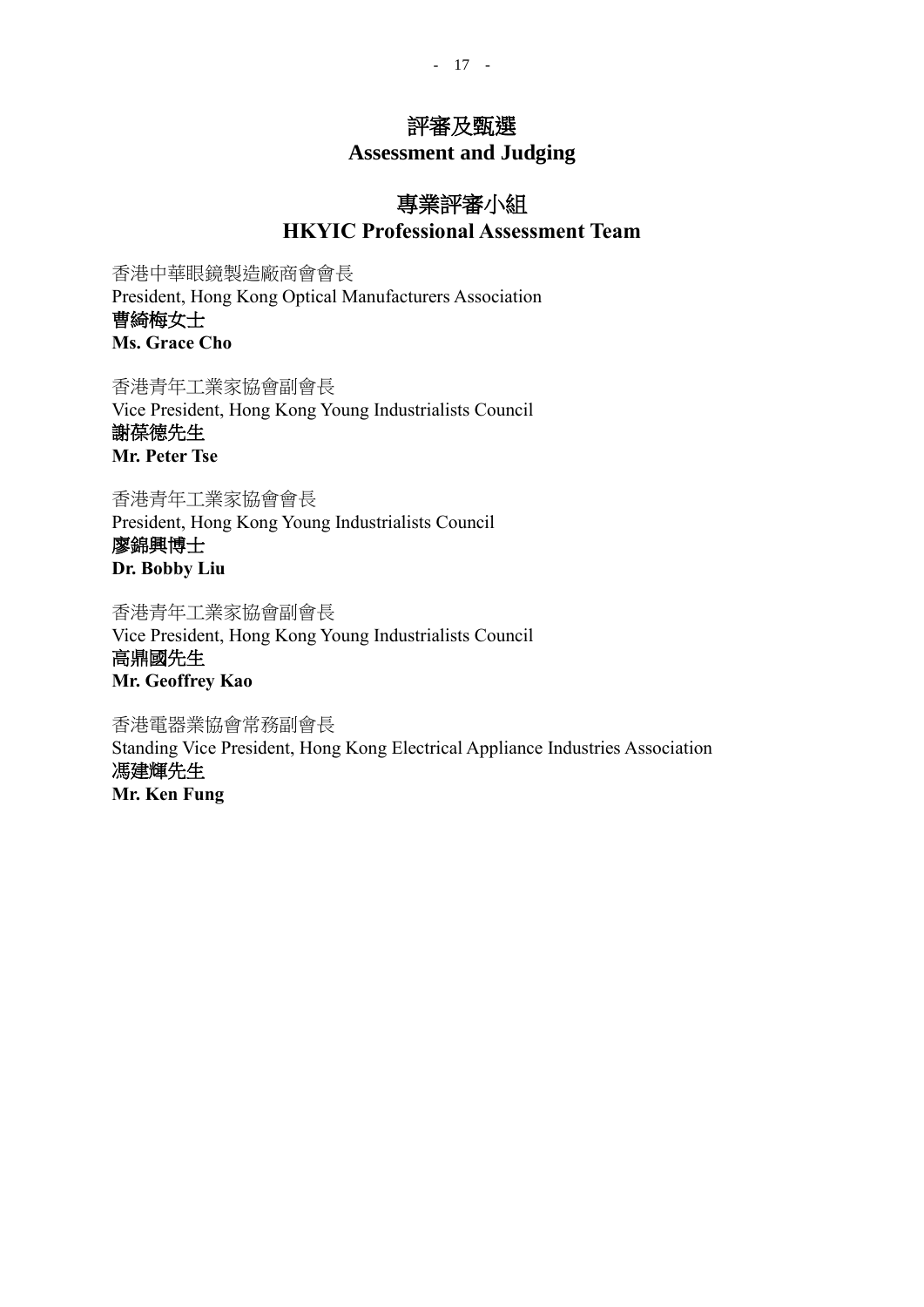- 18 -

### 評審及甄選

**Assessment and Judging**

# 評審委員會 **HKYIC Judging panel**

中國銀行助理總經理 Assistant General Manager, Bank of China (Hong Kong) Limited 蕭建輝先生 **Mr. Desmond Siu**

香港工業總會副主席 Deputy Chairman, The Federation of Hong Kong Industries 陳偉聰先生 **Mr. Ricky Chan**

香港青年工業家協會當然顧問 Ex-officio Advisor, Hong Kong Young Industrialists Council 冼雅恩先生 **Mr. Benedict Sin**

安永會計師事務所合夥人 Partner, Ernst & Young 黃家榮先生 **Mr. Nelson Wong**

香港恒生大學會計學系教授 Professor, Department of Accountancy, The Hang Seng University of Hong Kong 林自強教授

**Prof. Kevin Lam**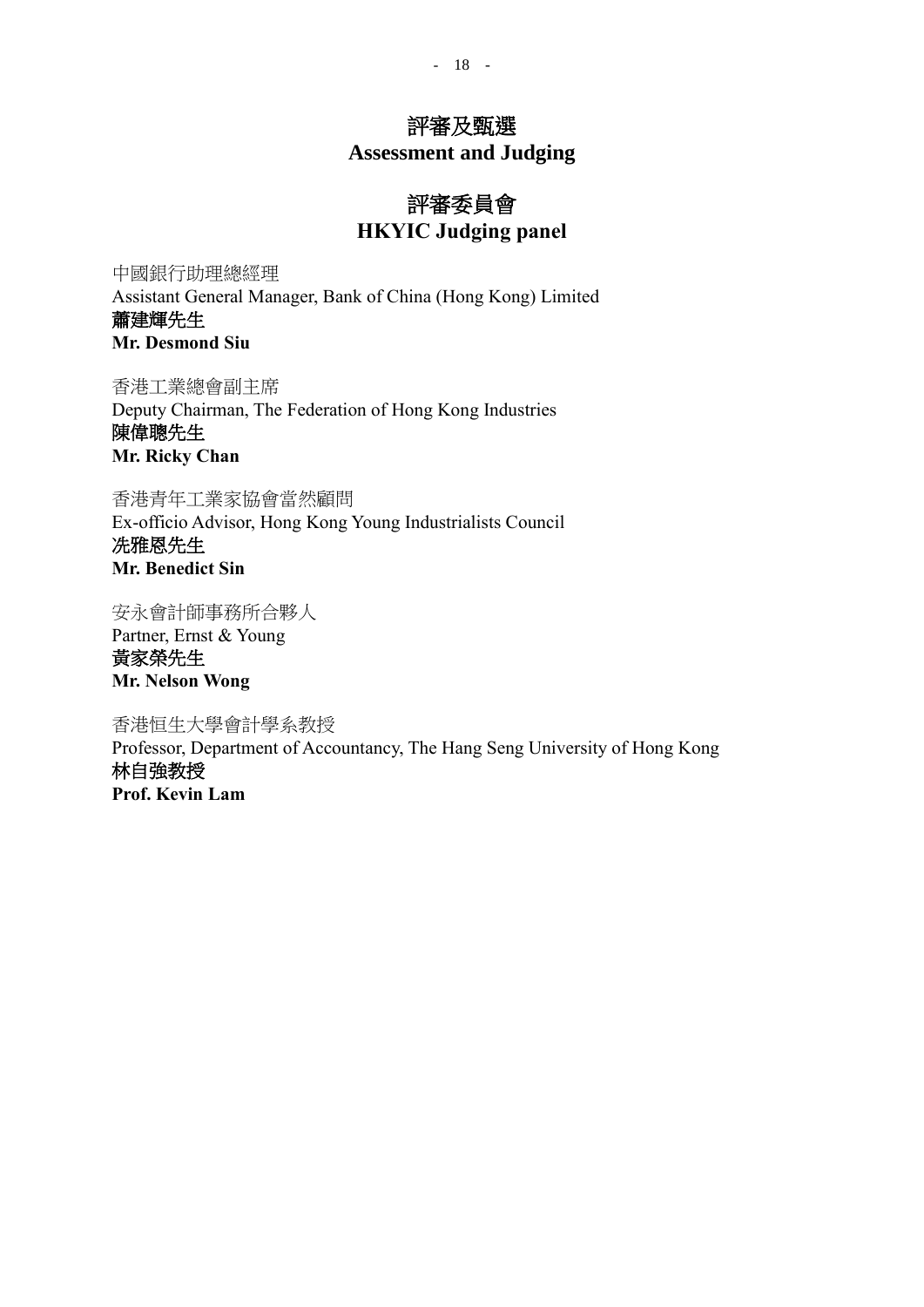### 評審及甄選

**Assessment and Judging**

# 最終評審委員會 **Final Judging Panel**

香港總商會理事

General Committee Member, Hong Kong General Chamber of Commerce 于健安先生 **Mr. Emil Yu**

香港零售管理協會執行總監 Executive Director, Hong Kong Retail Management Association 余麗姚女士 **Ms. Ruth Yu**

最終評審委員會主席 Chairman of the Final Judging Panel 香港城市大學校長 President, City University of Hong Kong 郭位教授 **Prof. Way Kuo**

香港科技園公司首席商務總監 Chief Commercial Officer, Hong Kong Science and Technology Parks Corporation 徐建博士 **Dr. Claudia Xu**

香港生產力促進局總裁 Executive Director, Hong Kong Productivity Council 畢堅文先生 **Mr. Mohamed D. Butt**

香港青年工業家協會當然顧問 Ex-officio Advisor, Hong Kong Young Industrialists Council 冼雅恩先生 **Mr. Benedict Sin**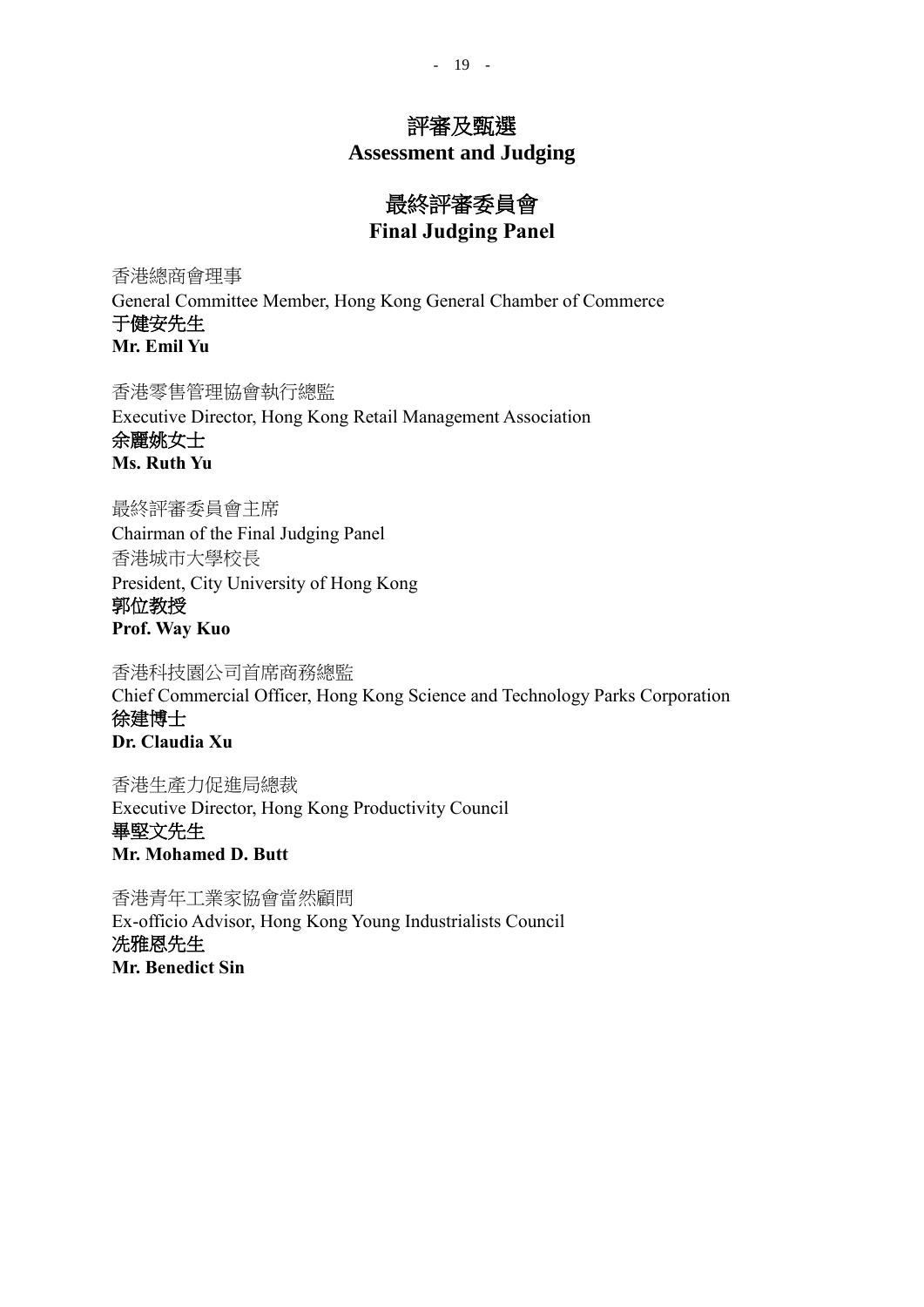### 香港工商業獎:升級轉型獎項簡介

### **Introduction of Hong Kong Awards for Industries Upgrading and Transformation**

由香港青年工業家協會主辦的「香港工商業獎:升級轉型」旨在表揚從事工業的企業, 通過於企業核心業務方面的有效變革,而使企業能持續發展及拓展市場。企業能清晰明 確地訂定升級轉型的範疇和方向、擬定整體計劃、切實執行和適時作出調整、取得階段 性成就,以作為同業的先驅和典範。

協會以促進工業持續發展為使命,期盼設立獎項提升香港企業的競爭力,肯定升級轉型 對工商業界及香港經濟的重要性,喚起業界和社會各界對工業發展的關注。此外,期望 透過推動企業升級轉型,進一步發揮香港的優勢,包括創新思維、國際視野,管理能力 等,並且充份發揮高瞻遠矚和靈活變通的特性,傳承和培育工業界的領導才能。同時在 社會營造氣氛,激發正能量,與業界携手發揮實體經濟在提升香港整體競爭力的重要作 用,共同促進工業,以致香港經濟的長遠和全面發展。

#### 宗旨

香港工商業獎:升級轉型組別的成立宗旨為:

- 鼓勵並表揚企業主動透過升級轉型計劃,變革核心業務以適應市場及經營環境的轉 變,以持續提升香港企業的競爭力。
- 肯定升級轉型對工商業界及香港經濟的重要性。

#### 獎項類別

獎項共分為以下三個級別:

- 1. 香港工商業獎 : 升級轉型大獎
- 2. 香港工商業獎 : 升級轉型獎
- 3. 香港工商業獎 : 升級轉型優異證書

在推展業務變革計劃方面表現最突出的參賽企業將會獲頒發「香港工商業獎:升級轉型 大獎」,其他參選企業亦有機會獲得「香港工商業獎:升級轉型獎」及「香港工商業獎: 升級轉型優異證書」。

### 參賽得益

• 得獎企業可獲得表揚及宣傳,取得業界廣泛認同。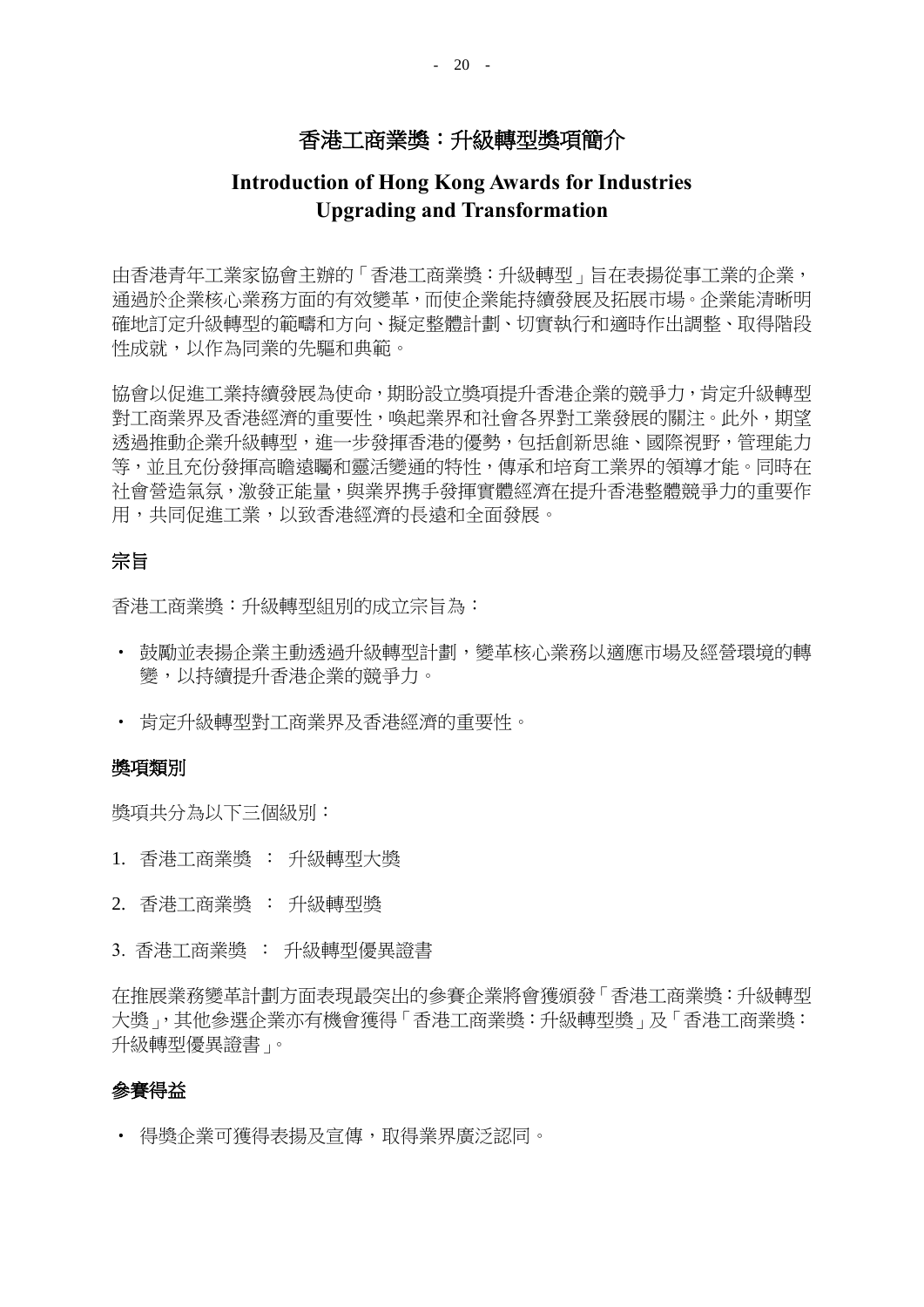- 所有得獎企業將獲贈獎座或證書作為永久紀念,並可在印刷品、廣告及其他宣傳材 料中展示香港工商業獎標誌。
- 各參賽企業亦可藉此機會彼此分享在升級轉型上成功的經驗,互相學習以提升行業 的競爭力。

### 參賽資格

- 參賽單位必須為已在香港註冊一年或以上及有實體經濟活動的企業,資助機構或非 政府部門法定機構(例如大學)亦可,但不包括香港特區政府部門 / 機構。
- 參賽單位必須從事工業,例如電子、塑膠、紡織、玩具等。
- 參賽單位的升級轉型計劃必須在過去三年以內取得階段性成果,該計劃的全部或部 份項目必須在香港策劃或推行,並能夠提供升級轉型計劃的詳情。
- 香港工商業獎有五個以公司為獲獎單位的組別,包括顧客服務、創意、睿智生產力、 科技成就,以及升級轉型。參賽單位在同一年度內,只可參與當中不超過兩個組別 的競逐(每組別只限參賽一次)。
- 香港工商業大獎和組別獎只會頒發予以公司或公司部門身份參賽的機構,以項目身 份參賽的機構將不獲考慮。而香港工商業獎優異證書可頒發予以項目身份參賽的機 構,但有關項目須屬長期性質(例如一年)。

#### 評審準則

本獎項的升級轉型計劃是指企業在核心業務的重要變革。核心業務方面的重要變革,主 要是指企業根據環境及市場的變化,轉移業務結構,形成新的盈利模式。本獎項著重升 級轉型的整體規劃成效和可持續性。參賽單位必須展示升級轉型計劃的整體變革規劃及 可持續性,包括變革的原因、目標、範疇和方案,從而讓企業取得階段性和具體的成就, 提高企業部份或綜合競爭力,促進企業即時效益或長期持續的發展,並可作為同業的先 驅和典範。以下準則用以評估企業的核心業務變革計劃:

- 變革的願景及目標(10%)
- 行與調整(20%)
- 變革的可持續性(20%)
- 計劃方案(20%)
- 計劃的成效(30%)

#### 評審及甄選

第一階段:初部評審及甄選

「香港青年工業家協會專業評審小組」對所有參賽單位提交的資料進行篩選。

第二階段:面試評審

入圍單位出席評審面試,向由政府部門、商會、業界代表和專家學者組成的「香港青年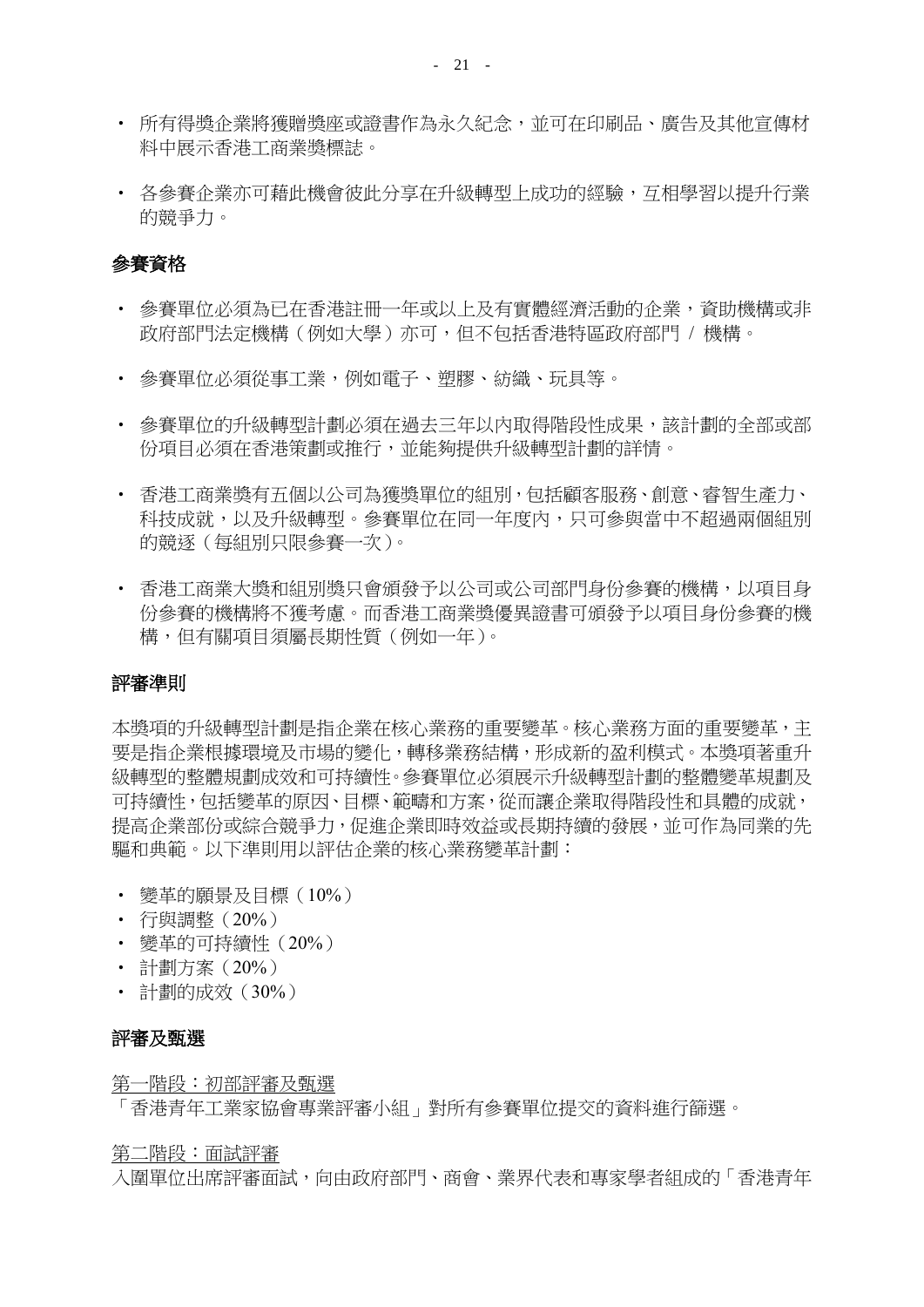工業家協會評審委員會」進行介紹。

面試前後或需安排「香港青年工業家協會評審委員會」到參賽單位考察和提供更多資料。 香港青年工業家協會評審委員會」將根據此階段的評審結果,向「最終評審委員會」提 名優勝單位。

#### 第三階段:最終評審

由香港特區政府邀請的代表與香港工商業獎主辦機構組成的「最終評審委員會」,將根 據香港青年工業家協會評審委員會的意見,決定最終得獎名單。

2016 Hong Kong Awards for Industries: Upgrading and Transformation is organised by the Hong Kong Young Industrialists Council (HKYIC). It aims to recognise enterprises of industrial sector that have successfully achieved sustainable development outcomes and expanded their market through effective reform of their core business. Being trendsetters in the industrial sector, enterprises should be able to clearly define the business scope and direction for upgrading and transformation, develop a feasible overall implementation plan, implement the plan, exercise timely adjustment, and attain a phased achievement in the Upgrading and Transformation Programme.

HKYIC's mission is to promote the sustainability of industrial development. This Award is established in order to fulfil several objectives: enhance the competitiveness of Hong Kong enterprises, recognise the importance of upgrading and transformation in the industrial sector and Hong Kong's economy, and arouse the concerns of the industry and society for industrial development. In addition, through promotion of upgrading and transformation among enterprises, the Award also aims to further leverage the advantages of Hong Kong which include innovative thinking, international perspective and management capabilities, etc., and to inherit and foster industry leadership with full execution of foresight and flexibility. At the same time, the Award also aims to inspire positive energy in the community through cooperation with the industry on enhancing Hong Kong's overall competitiveness and promoting Hong Kong's industrial development, thereby fostering the long-term and comprehensive development of Hong Kong's economy.

### **Objective**

- To encourage and recognise those enterprises that have reformed their core business to adapt to the ever-changing market and business environment through participating in the Upgrading and Transformation Programme so as to continuously enhance the competitiveness of Hong Kong enterprises.
- To affirm the importance of Upgrading and Transformation to the industrial sector as well as Hong Kong's economy.

#### **Categories of the Awards**

There are three levels of awards:

- 1. Hong Kong Awards for Industries: Upgrading and Transformation Grand Award
- 2. Hong Kong Awards for Industries: Upgrading and Transformation Award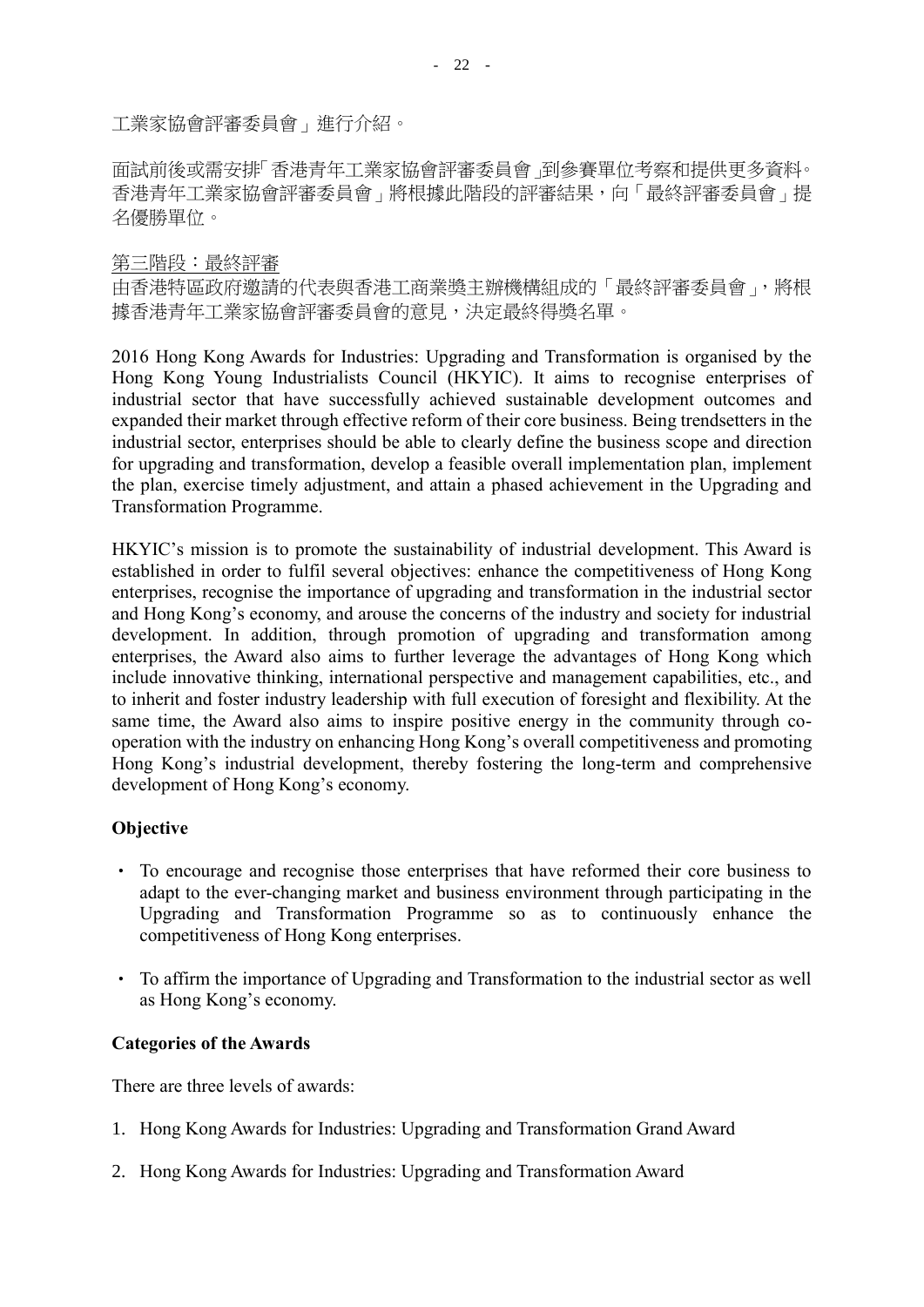3. Hong Kong Awards for Industries: Upgrading and Transformation Certificate of Merit

The entrant with the most outstanding performance in pursuing reform of its core business will be considered for the Hong Kong Awards for Industries: Upgrading and Transformation Grand Award while the other enterprises may be considered for the Upgrading and Transformation Award and the Upgrading and Transformation Certificate of Merit.

#### **Benefits of Participation**

- The awardees will receive publicity and extensive recognition from the industry.
- All awardees will receive a permanent memento or certificate. Awardees will also be entitled to display the Award's logo on the company's print matters, press advertising and other promotional materials.
- All enterprises participating in the Award can learn from each other through sharing their upgrading and transformation experience and success stories, thereby enhancing the competitiveness of the industry.

#### **Eligibility**

- Entrants must be registered business entities with substantial economic activities in Hong Kong for at least one year. The Award will be open to all qualified applicants including public-funded or non-government statutory institutions (like universities). However, HKSAR Government departments or agencies are not eligible for participating in the Award.
- Entrants must operate in industrial sector such as electronics, plastics, textiles, toys, etc.
- Entrants participating in the Award Category of Upgrading and Transformation should have attained phased achievements in the past 3 years. The whole Upgrading and Transformation Programme or parts of it must be planned or implemented in Hong Kong Entrants should be able to provide details of their Upgrading and Transformation Programmes.
- Among the five company-based categories of the Hong Kong Awards for Industries i.e. Customer Service, Innovation & Creativity, Smart Productivity, Technological Achievement and Upgrading and Transformation, an entrant can take part in no more than two of these categories in the same year (one entry for each category only).
- Grand Award and Award will be considered on the basis of a company, or a particular division of a company, rather than a project. Certificate of Merit might be considered on a project basis but the project should be implemented on a longer term basis (like a year).

#### **Judging Criteria**

The term "Upgrading and Transformation" in this Award means an essential reformation in the core business performed by an enterprise. An enterprise reorganizes its business structure in the light of the changing environment and evolving market, resulting in the development of a new profit-making model. This Award emphasises the effectiveness and sustainability of the overall planning and results of the upgrading and transformation of an enterprise. Participating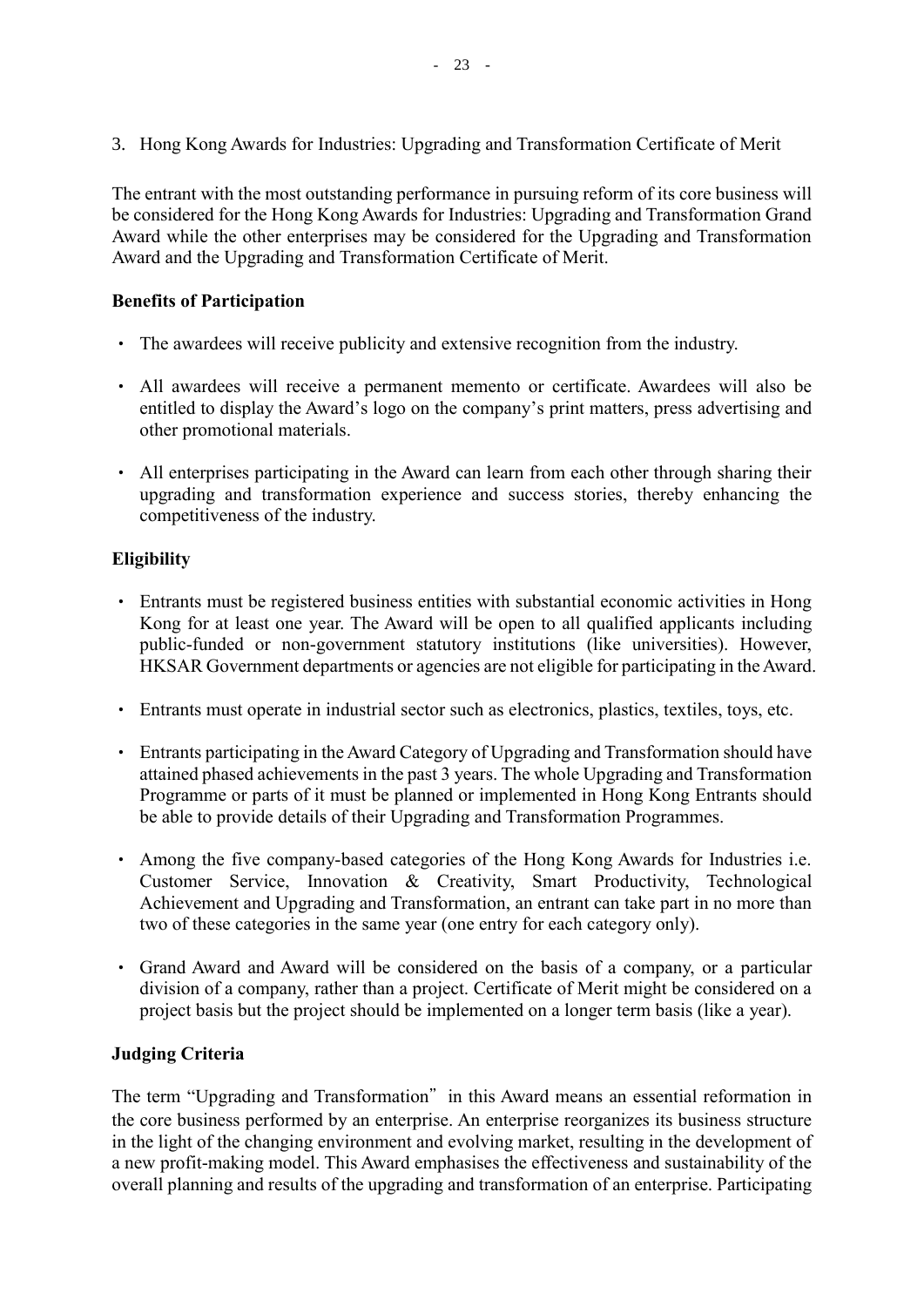companies must be able to demonstrate the feasibility of the overall planning and sustainability of the Upgrading and Transformation Programme, such as the reasons for change, objectives, scope and proposal, which enable them to attain initial and remarkable achievements, to enhance their competitiveness partially or in a comprehensive manner, to achieve immediate benefits or long-term sustainable development. In addition, they can be served as exemplars of the industry. The core business reform programme will be assessed according to the following criteria:

- Visions and Objectives of Reform (10%)
- Implementation and Adjustment (20%)
- Sustainability of Reform (20%)
- Programme Plan (20%)
- Effectiveness of Programme (30%)

### **Assessment and Judging**

# Phase 1 : Preliminary Assessment and Shortlisting

Submissions from all entrants will be screened by the "HKYIC Professional Assessment Team".

#### Phase 2 : Judging Interviews

Shortlisted enterprises will be invited to present their submissions to the "HKYIC Judging Panel" consisting of representatives from government department, chambers of commerce, industrialists, experts and scholars. They may be asked to receive observational visits, and to supply additional information or supporting documents. Based on the interviews and information provided, the "HKYIC Judging Panel" will nominate finalists to the "Final Judging Panel".

### Phase 3 : Final Judging

"The Final Judging Panel" consisting of members invited by the HKSAR Government and Leading Organisers of the Hong Kong Awards for Industries will make the final decision regarding award recipients based on the recommendation of the "HKYIC Judging Panel".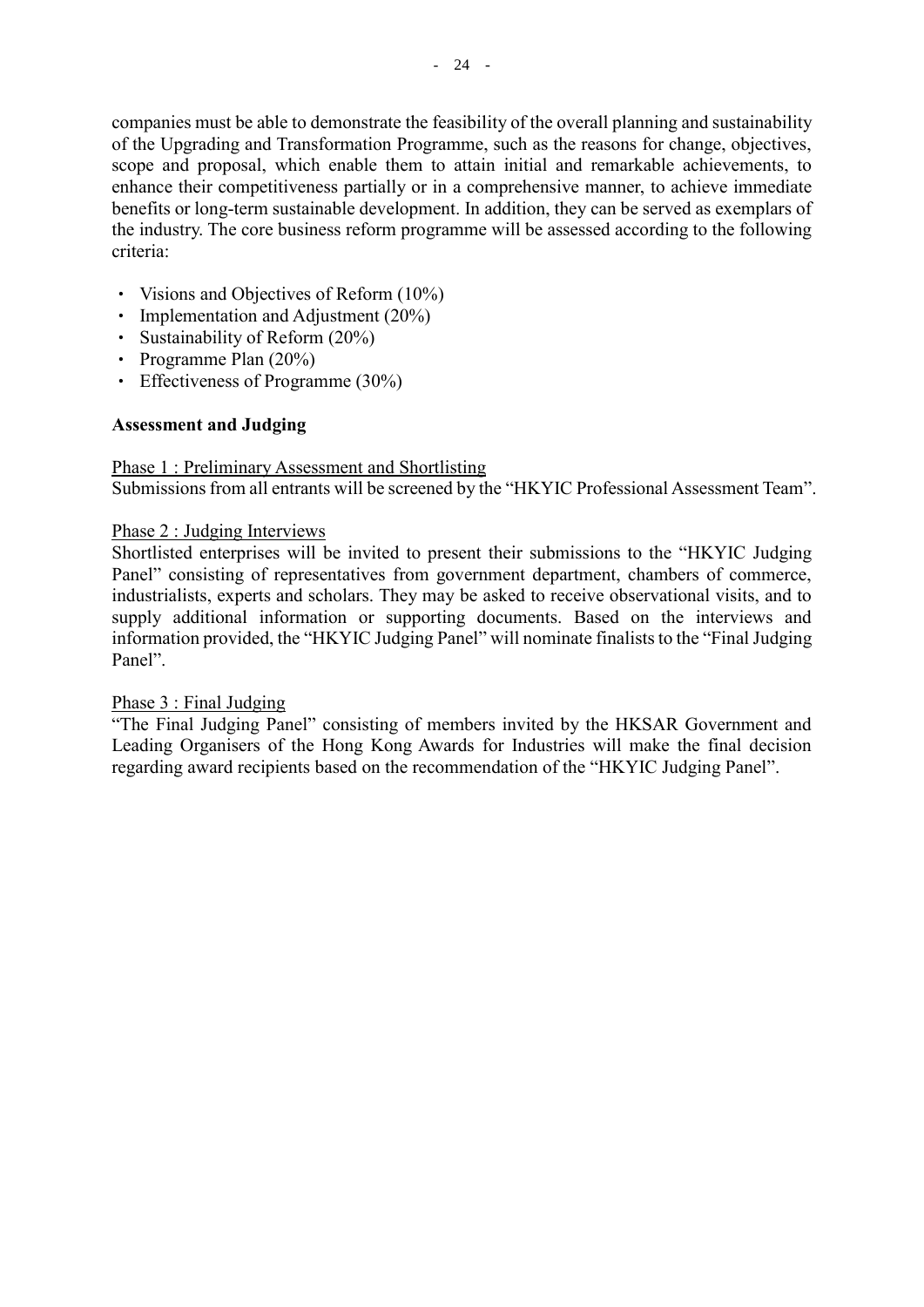## 香港青年工業家協會

### **Hong Kong Young Industrialists Council**

香港青年工業家協會於 1989 年開始籌組成立,並於 1992 年正式註冊。主要成員為每年 香港工業總會主辦,並由政府高官、工商界領袖、大學校長組成的評審團選出的「香港 青年工業家獎」歷屆獲獎者,以及小部份傑出的年輕企業家。本會成員時值盛年,是一 批跨世紀、有朝氣並具一定經濟實力和社會影響力的青年工業家。

到目前為止,本會全部會員皆有在內地投資。據非正式統計,本會會員在內地投資的企 業,主要有電子、家庭電器、機械、塑膠、五金、化工、紡織、服裝、珠寶首飾、鐘錶、 眼鏡、玩具、食品、電訊及資訊科技等行業。估計會員在香港及內地僱用的員工達到 100 萬人,每年總產值超過 2,000億港元,上市公司逾50間。

Hong Kong Young Industrialists Council (YIC) has commenced its establishment since 1989, and officially registered in 1992. Our members mainly include previous awardees of the annual "Young Industrialist Awards of Hong Kong" which organized by Federation of Hong Kong Industries and conferred by the judging panel comprising of government officials, leaders from the industrial and commercial sectors and presidents of universities. Our members are in their prime of life, cross-century, energetic young industrialists with certain financial power and social influence.

As far as we concerned, all YIC members have investments in China. According to unofficial statistics, companies invested by our members in China primarily engaged in electronics, household appliances, machinery, plastics, metals, chemicals, textiles, apparels, jewelery, watches, glasses, toys, food, telecommunications and information technology. The number of their employees in Hong Kong and Mainland China is estimated to be 1 million, with an annual gross product value over HK\$200 billion and covering more than 50 listed companies.